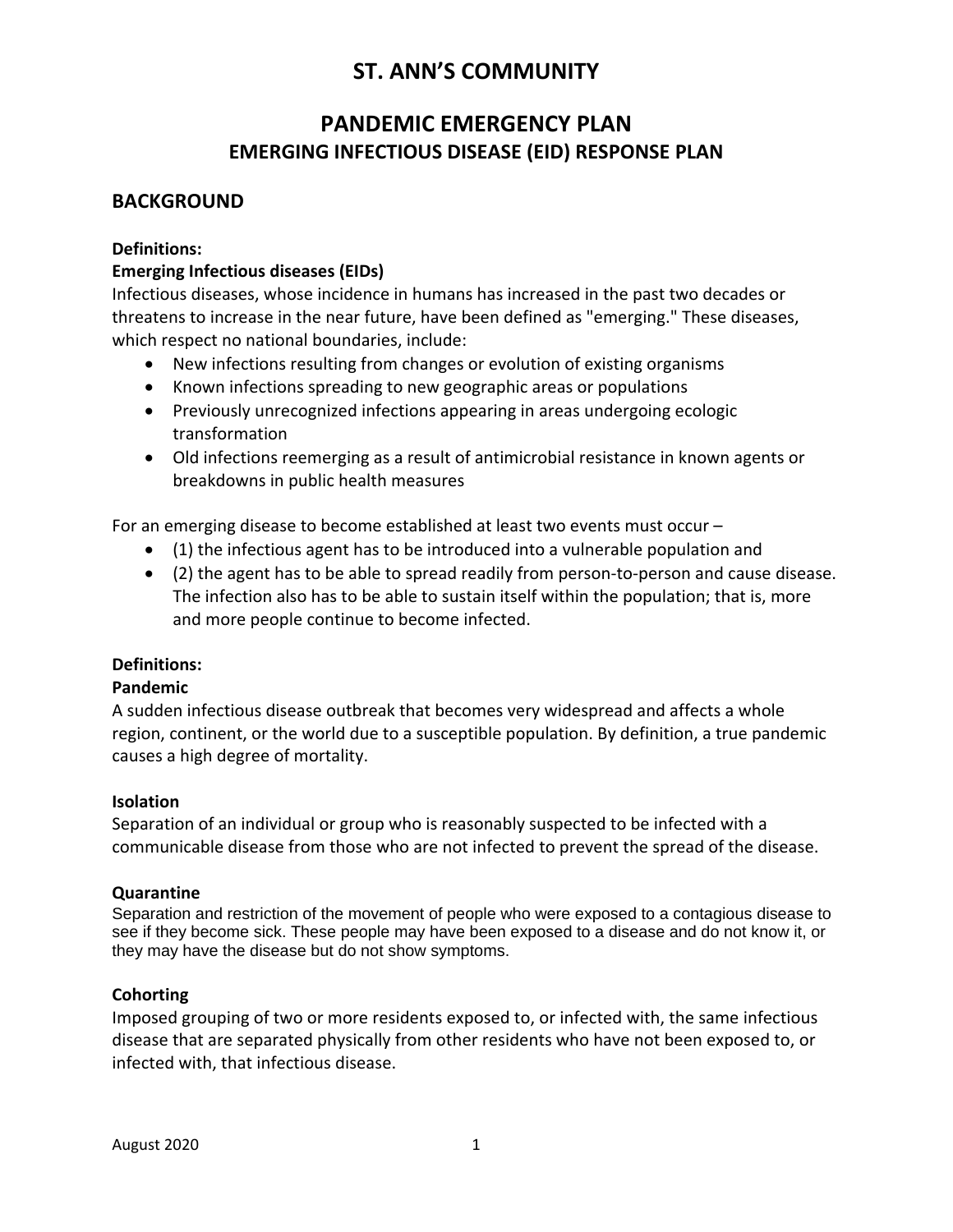#### **Cohort Staffing**

The practice of assigning specific staff to care only for residents known to be exposed to or infected with the same infectious disease. Such staff "does not" participate in the care of residents who have not been exposed or infected with that infectious disease.

### **PURPOSE**

The purpose of this Pandemic Emergency/Emerging Infectious Disease Response Plan is to contain an outbreak of disease caused by an infectious agent or biological toxin or respond to other infectious disease emergencies as defined above. This is consistent with the facility's mission to protect the residents and staff from illness and/or death.

Activities that may be implemented during an Infectious Disease Response include:

- Coordination with other healthcare facilities, local, regional, state and federal agencies and other organizations responding to a public health emergency.
- Development and dissemination of information and guidance for the residents, families and staff within your community.
- Containment measures such as infection control, mass prophylaxis, isolation and quarantine, or restriction and clearance.
- Activities such as surveillance, investigation, and lab testing.

### **POLICY**

This plan will be posted on the facility website and will be updated and submitted for review, by the Commissioner of Health, on an annual basis. The facility will make a copy of this plan available immediately upon request.

During periods of quarantine and/or restricted visitation the facility will implement a method for residents to keep in touch with families or responsible parties, such as providing no-cost access to teleconferencing services, or other means as preferred and identified by residents and their families.

When visitation is restricted the facility will update resident families or responsible parties on a weekly or more regular basis on how they can remotely keep in touch with residents. The facility will assign staff to ensure all residents and families are updated at least weekly on the number of pandemic related infections and deaths at the facility, including residents with pandemic related infection who pass away for reasons other than infection. This responsibility will be assigned at the time of the event.

The facility will assign staff to update families and responsible parties as to the condition of infected residents on a daily basis or upon a change in a resident's condition. This responsibility will be assigned at the time of the event.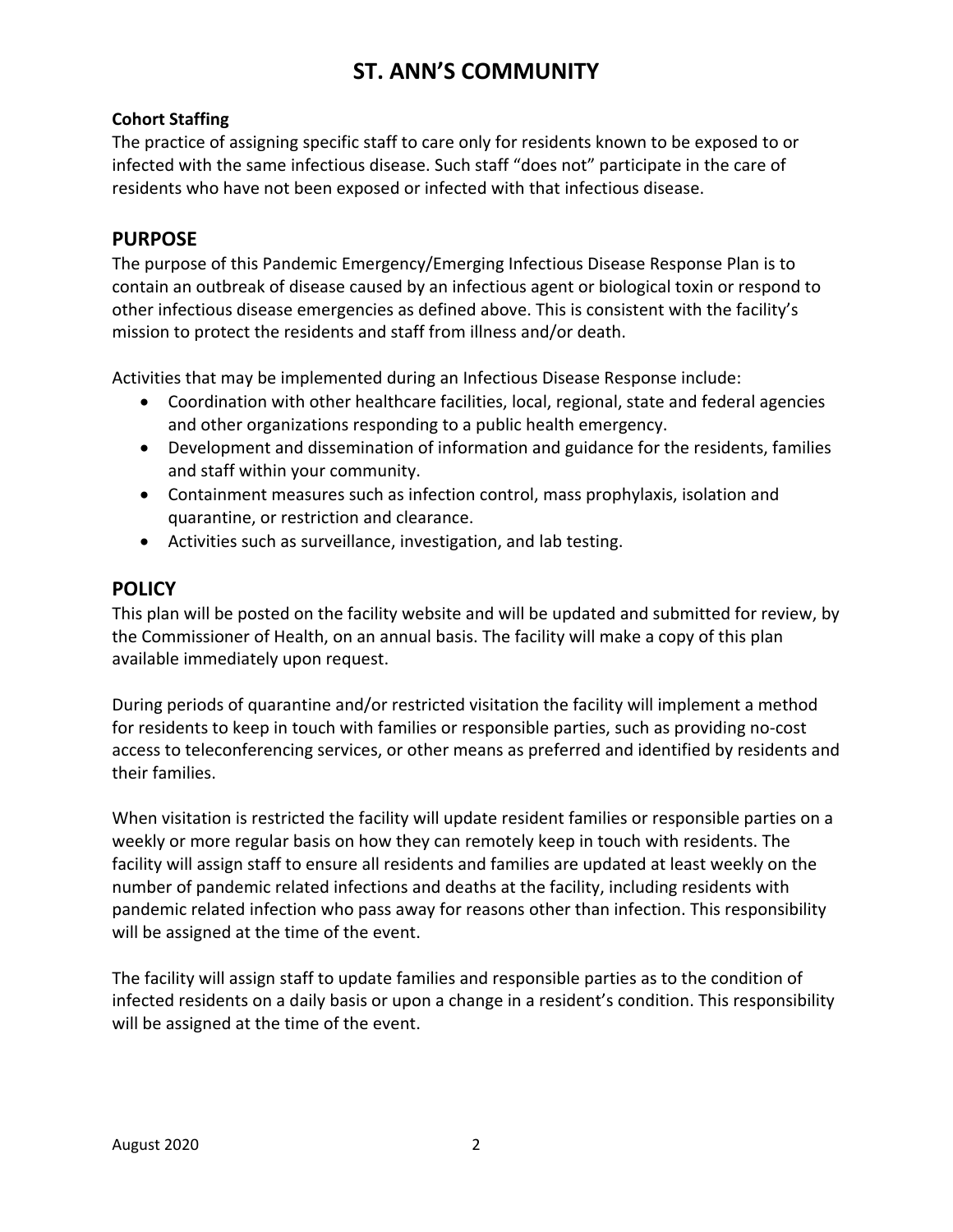Hospitalized residents will be admitted or readmitted in accordance with all applicable laws and regulations, including but not limited to 10 NYCRR 415.3(i)(3)(iii), 415.19 and 415.26(i); and 42 CFR 483.15.

Any current resident hospitalized, in accordance with all applicable laws and regulations including but not limited to 18 NYCRR 505.9(d)(6) and 42 CFR 483.15(e), shall have their place at the facility preserved.

As required by regulation the facility will maintain, or have access to, a two (2) month supply of Personal Protective Equipment (PPE), or any superseding requirements under New York State Executive Orders and/or NYS DOH regulations governing PPE supply requirements executed during a specific disease outbreak or pandemic. This supply of PPE with either be stored onsite or will be readily accessible by the facility.

The facility will evaluate their vendor supply plan for re-supply of food, water, medications, environmental cleaning agents, and sanitizing agents as part of their event assessment.

The facility will ensure it meets all reporting requirements for suspected or confirmed communicable diseases as mandated under the New York State Sanitary Code (10 NYCRR 2.10 Part 2), as well as by 10 NYCRR 415.19, and reporting requirements of the Health Commerce System, e.g., HERDS survey reporting. This responsibility will be assigned at the time of the event.

### **SCOPE**

An infectious disease emergency occurs when urgent and possibly extensive public health and medical interventions are needed to respond to and contain an infectious disease outbreak that has the potential for significant morbidity and mortality in a given area.

This plan is a functional response guide for the facility Leadership Team and Department Managers.

This plan is to be used in conjunction with the facility's Emergency Operations Plan, Infection Control Plan, and Respiratory Protection Program.

### **ASSUMPTIONS**

The Pandemic Emergency / Emerging Infectious Disease Response Plan integrates the key elements of communicable disease control and prevention with emergency management concepts. The Incident Command System (ICS) organizational structure will be used to scale the response as needed to effectively manage and meet the incident objectives of the infectious disease emergency response.

The Pandemic Emergency / Emerging Infectious Disease Response Plan assumes that individuals occupying leadership positions have completed ICS training. The Pandemic Emergency / Emerging Infectious Disease Response Plan further acknowledges that there could be a limited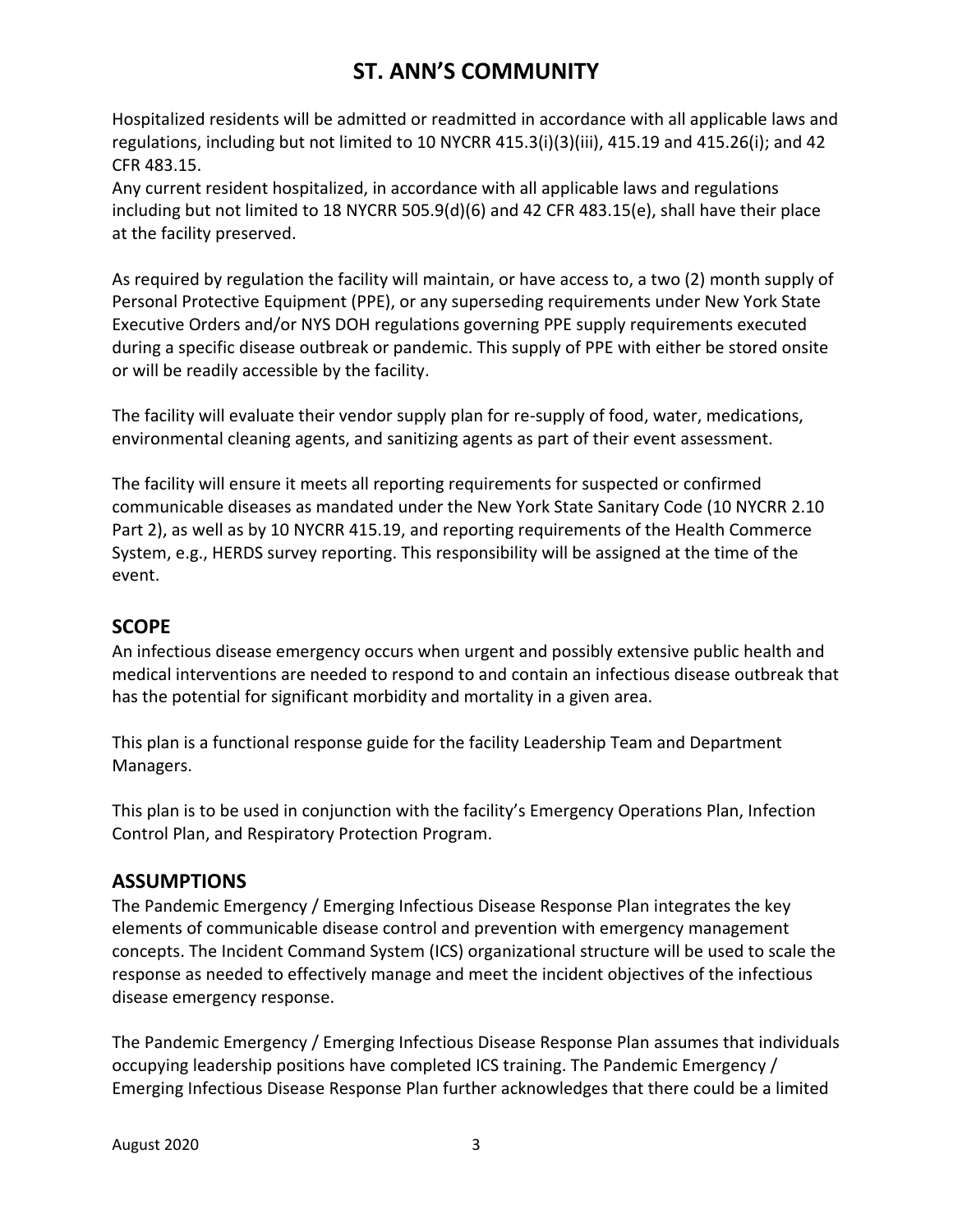number of personnel within the facility with the knowledge and training in infectious diseases, epidemiology, public health, and emergency preparedness.

The Plan assumes each incident will require tailored activation and use of the Pandemic Emergency / Emerging Infectious Disease Response Plan. This plan can be adjusted to address scenarios varying by infectious diseases, size and/or overall severity.

This Pandemic Emergency/Emerging Infectious Disease Response Plan assumes that all confidential data regarding individual cases will not be shared outside of those who need to know, or in order to fulfill legally mandated public health reporting and information sharing.

It is assumed that the facility will form an Emerging Infectious Disease Support Team during pandemic or infectious disease events to include administrative, clinical and support team members to ensure proper response to the infectious disease.

### **GENERAL ACTIONS APPLICABLE TO ALL STAFF**

Healthcare must always be prepared to protect people within our buildings and to protect our residents, families, and staff from harm resulting from exposure to an emerging infectious disease while they are in the facility.

Every disease is different. The local, state, and federal health authorities (NYS DOH, CDC, CMS, OSHA, etc.) will be the source of the latest information and most up-to-date guidance on prevention, case definition, surveillance, treatment, and clinical response related to a specific disease threat.

Incidents involving an emerging infectious disease, or a suspected case, require the consultation of the facility Medical Director and/or other physicians and Infection Control Practitioners as well as referring to the facility Infection Control Plan and Respiratory Protection Program.

### **GENERAL PREPAREDNESS FOR EMERGING INFECTIOUS DISEASES (EIDS)**

- The facility's Infection Control Plan will include a response plan for a community-wide infectious disease outbreak such as pandemic influenza.
- This plan will:
	- Include administrative controls (screening, isolation, visitor policies, including restrictions as necessary, and employee absentee plans)
	- Address environmental controls (isolation areas/rooms, plastic barriers, sanitation stations, and special areas for contaminated waste)
	- Address human resource issues such as employee leave, staffing, and emergency credentialing.
- Assigned clinical leadership will be vigilant and stay informed about EIDs around the world. They will keep administrative leadership briefed on potential risks of new infections in their community and region.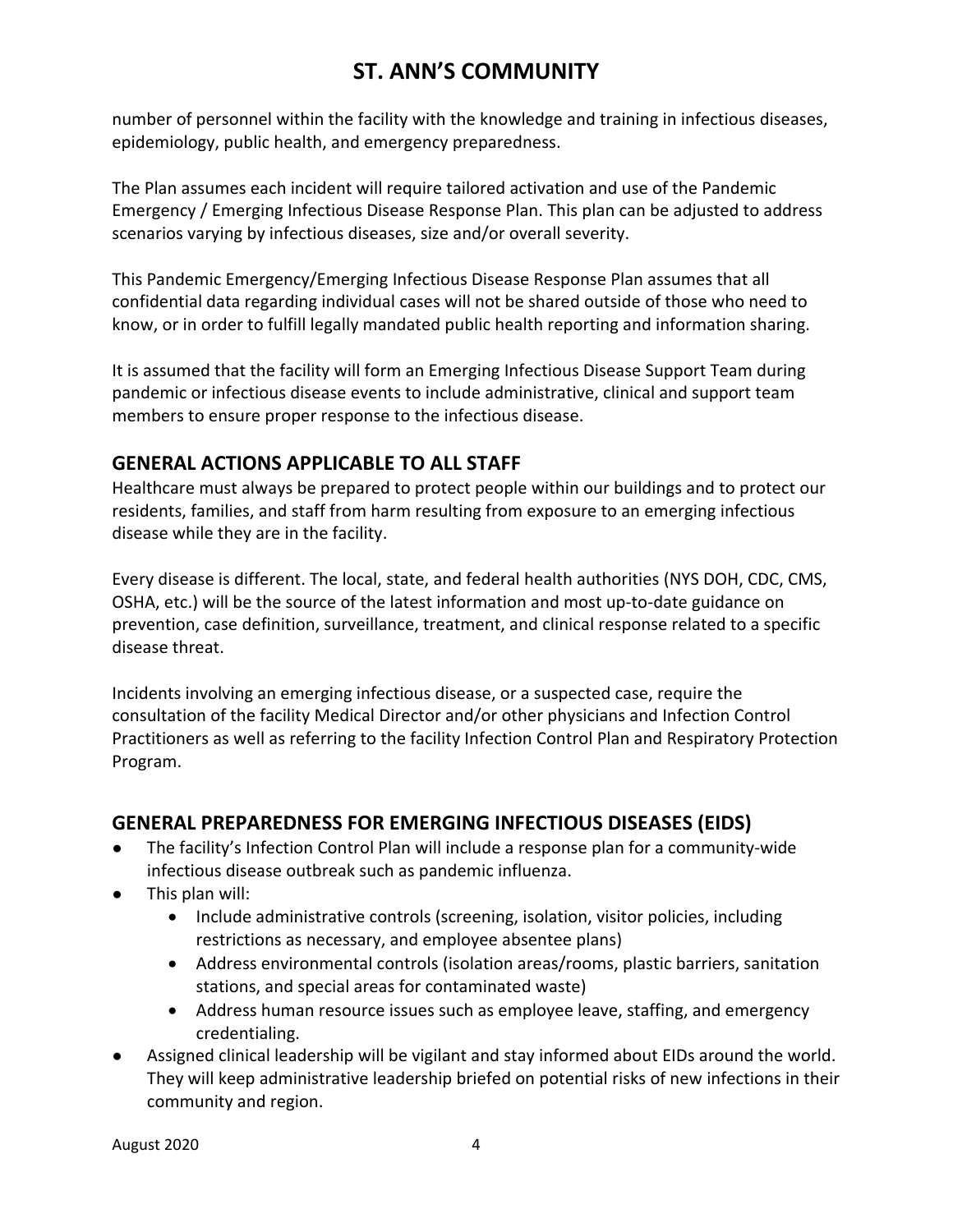- As part of the Emergency Preparedness Program (EPP), the facility will maintain, or have readily accessible, a two (2) month supply of personal protective equipment (PPE), or any superseding requirements under New York State Executive Orders and/or NYS DOH regulations governing PPE supply requirements executed during a specific disease outbreak or pandemic, including gowns/isolation gowns, face shields/eye protection, masks, assorted sizes of disposable N95 respirators or other appropriate respiratory barrier devices, and gloves, sanitizer, and disinfectants (meeting EPA guidance current at the time of the event).
- The facility will develop plans with their vendors for resupply of food, medications, medical supplies, sanitizing agents, and PPE in the event of a disruption to the normal supply chain including an EID outbreak. See EOP Section 9 – Emergency Lists.
- The facility will provide orientation and in-service training to all staff on the Infection Control Plan and Respiratory Protection Program, including the Pandemic Emergency Plan - Emerging Infectious Diseases response plan (including Reporting Requirements), exposure risks, symptoms, prevention and the use of Personal Protective Equipment, regulations, including 10 NYCRR 415.3(i)(3)(iii), 415.19 and 415.26(i); 42 CFR 483.15€ and 42 CFR § 483.80), and Federal and State guidance/requirements on an annual or as needed basis.
- The facility will follow applicable OSHA requirements, including OSHA's Bloodborne Pathogens (29 CFR 1910.1030), Personal Protective Equipment (29 CFR 1910.132), and Respiratory Protection (29 CFR 1910.134) standards.
- The facility will ensure there is adequate staff access to communicable disease reporting tools, and other outbreak-specific reporting requirements on the Health Commerce System (e.g., Nosocomial Outbreak Reporting Application (NORA) and HERDS surveys).
- The facility will provide initial fit testing for staff that provide resident care prior to the use of N95 respirators, and then annually thereafter.
- The facility will provide education and training on the proper donning and doffing of PPE.
- Department and Clinical managers will monitor staff usage of PPE to ensure it is being properly used (appropriate fit, donning/doffing, appropriate choice of PPE per established procedures, etc.).

### **PLAN ACTIVATION**

Only authorized staff may direct the activation / deactivation of the Pandemic Emergency / Emerging Infectious Disease Response Plan. The activation and notification process should be used in accordance with the Emergency Operations Plan. Staff authorized to initiate activation / deactivation include the:

- Administrator / Executive Director
- Director of Nursing
- Medical Director and/or Infection Control Practitioner
- Leadership Team member (as defined by Emergency Operations Plan)

The need to notify department managers / supervisors and external partners of the activation of the Pandemic Emergency / Emerging Infectious Disease Response Plan will be determined by the circumstances of the event including: the suspected disease, the anticipated scope of the response, and the size of the impacted populations.

August 2020 5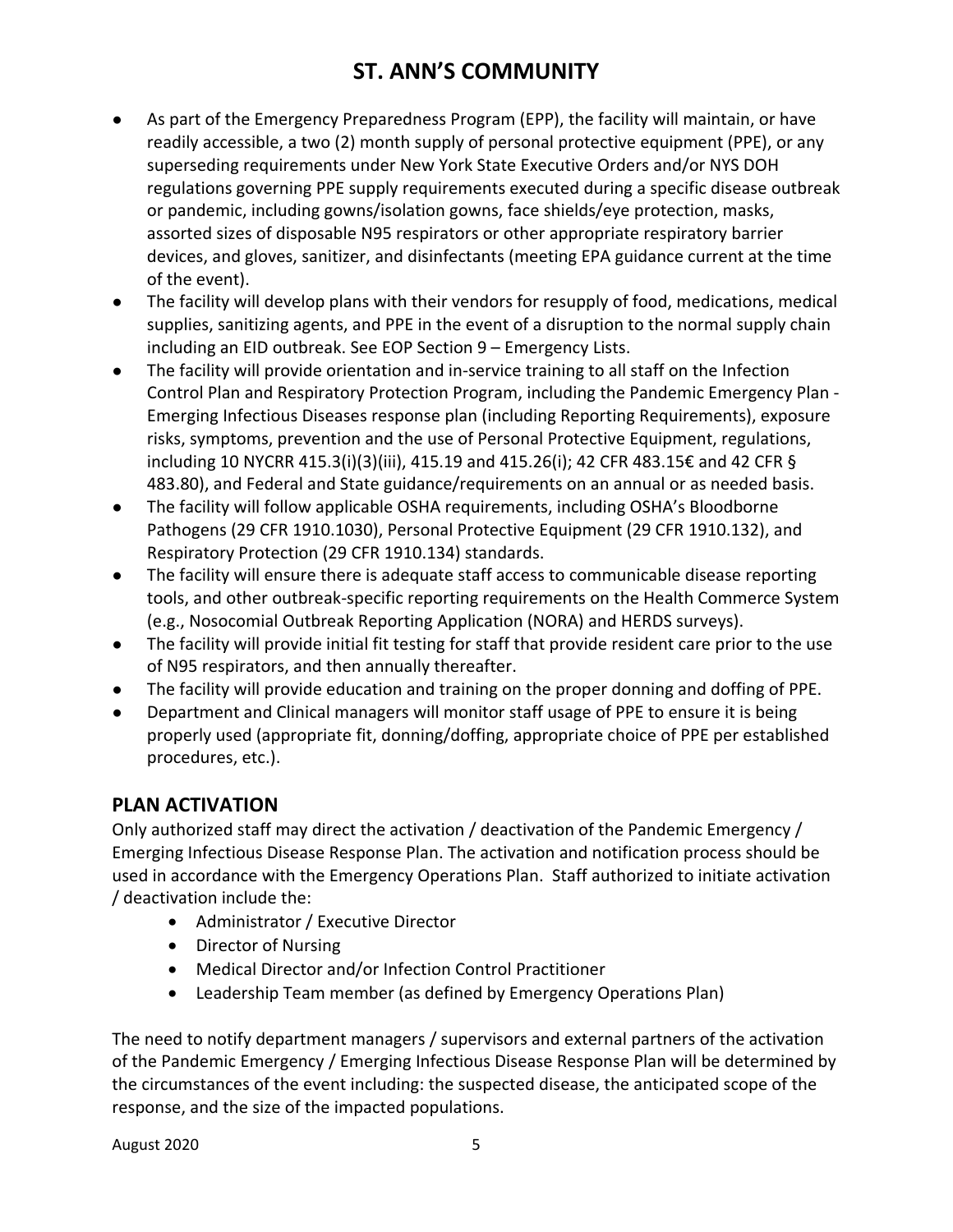The Pandemic Emergency / Emerging Infectious Disease Response Plan assumes that all incident communications and requests will follow Incident Command System guidelines. Any communications that changes the scope of the operations, the objectives, or strategies must be approved by the Incident Commander.

#### **ADMINISTRATION / CLINICAL LEADERSHIP CONSIDERATIONS**

The leadership team will consider recommendations and requirements from the CDC, OSHA, Center for Medicare and Medicaid (CMS), state licensure, Equal Employment Opportunity Commission (EEOC), American Disabilities Act (ADA), and other state or federal laws in determining the precautions it will take to protect its residents, visitors, and staff members.

Once notified by the public health authorities at either the federal, state, and/or local level that the EID is likely to, or already has spread to the facility's community, the facility will activate specific surveillance and screening as instructed by local / state Department of Health, the Centers for Disease Control and Prevention (CDC), or the local public health authorities.

#### **Protecting the residents and staff shall be of paramount concern.**

The facility may temporarily limit or restrict visitors, subject to superseding NYS Executive Orders and/or NYS DOH guidance in order to reduce exposure risk to residents and staff.

If necessary, and in accordance with applicable NYS Executive Orders and/or NYS DOH guidance, the facility may implement procedures to close the facility to new admissions, limit or restrict visitors when there are confirmed cases in the community, and/or screen all permitted visitors for signs of infection.

The leadership team shall consider:

- The degree of frailty of the residents in the facility.
- The likelihood of the infectious disease being transmitted to the residents and employees.
- The method of spread of the disease (for example, through contact with bodily fluids, contaminated air, contaminated surfaces).
- The precautions which can be taken to prevent the spread of the infectious disease and other relevant factors.
- The formation and activation of an Emerging Infectious Disease Support Team to include administrative, clinical and support team members.

Once these factors are considered, the leadership team will weigh its options and determine the extent to which exposed staff, or those showing signs of the infectious disease, must be precluded from contact with residents or other employees.

- Apply whatever action is taken uniformly to all staff in like circumstances.
- Do not consider race, gender, marital status, country of origin, and other protected characteristics unless they are documented as relevant to the spread of the disease.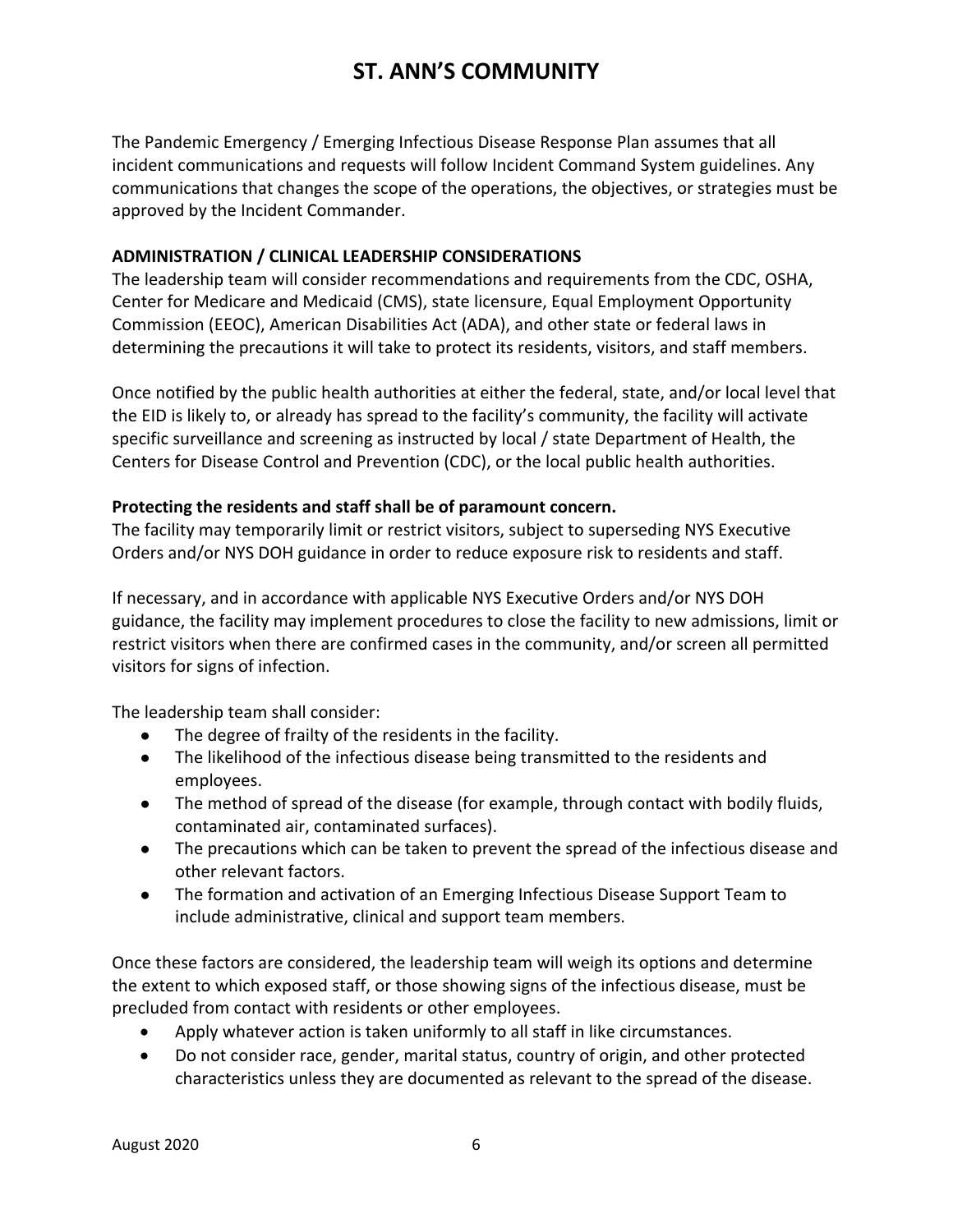- Make reasonable accommodations for employees such as permitting employees to work from home if their job description permits this.
- Generally, accepted scientific procedures and guidance from local / state health department and/or CDC, whenever available, will be used to determine the level of risk posed by an employee.
- Permit employees to return to work when cleared by a licensed physician; however, additional precautions may be taken to protect the residents as recommended by the local / state health department and/or CDC.

### **ADMINISTRATOR / INCIDENT COMMANDER**

- Assemble key leadership team members. Take into consideration all the following guidance, as applicable to the Infectious Disease the facility or community is managing.
- Consider activating the Command Center (follow *Activation of Plan* in *Section 3, pg. 3.3*) to ensure procedures are in place.
- Reference the following EOP Sections to address the below listed considerations.
	- *EOP Section 4: pg 4.3 Incident Command System* and associated Job Action Sheets
- Assess impact on facility operations and resident care.
- Assign a person the responsibility to monitor local, state and federal health websites for updates to existing guidance for long-term care facilities and report to the Command Center team on those updates.
- Develop an action plan with the Command Center team and brief department managers and supervisors.
- Work with Director of Nursing and/or Medical Director to review incident considerations, determine level of service, and need to reschedule activities.
- During periods of quarantine and/or restricted visitation implement a method for residents to keep in touch with families or responsible parties, such as providing no-cost access to teleconferencing services, or other means as preferred and identified by residents and their families.
- When visitation is restricted assign appropriate staff to update resident families or responsible parties on a weekly or more regular basis on how they can remotely keep in touch with residents. Ensure all residents and families are updated at least weekly on the number of pandemic related infections and deaths at the facility, including residents with pandemic-related infection who pass away for reasons other than infection.
- Assign appropriate staff to update families and responsible parties on the condition of infected residents on a daily basis, or upon a change in a resident's condition
- Approve requests for additional resources (e.g., supplies, equipment, staff, etc.).
- The Incident Commander / Administrator will direct a review and revision, as needed, of internal policies and procedures, stock up on medications, environmental cleaning agents, and personal protective equipment as indicated by the specific disease threat.
- The Incident Command team will determine a location for the staging and distribution of supplies, equipment, and pharmaceuticals as needed for the incident.
- To ensure that staff and/or new residents are not at risk of spreading the EID into the facility, screening for exposure risk and signs and symptoms may be done PRIOR to admission of a new resident and/or allowing new staff persons to report to work.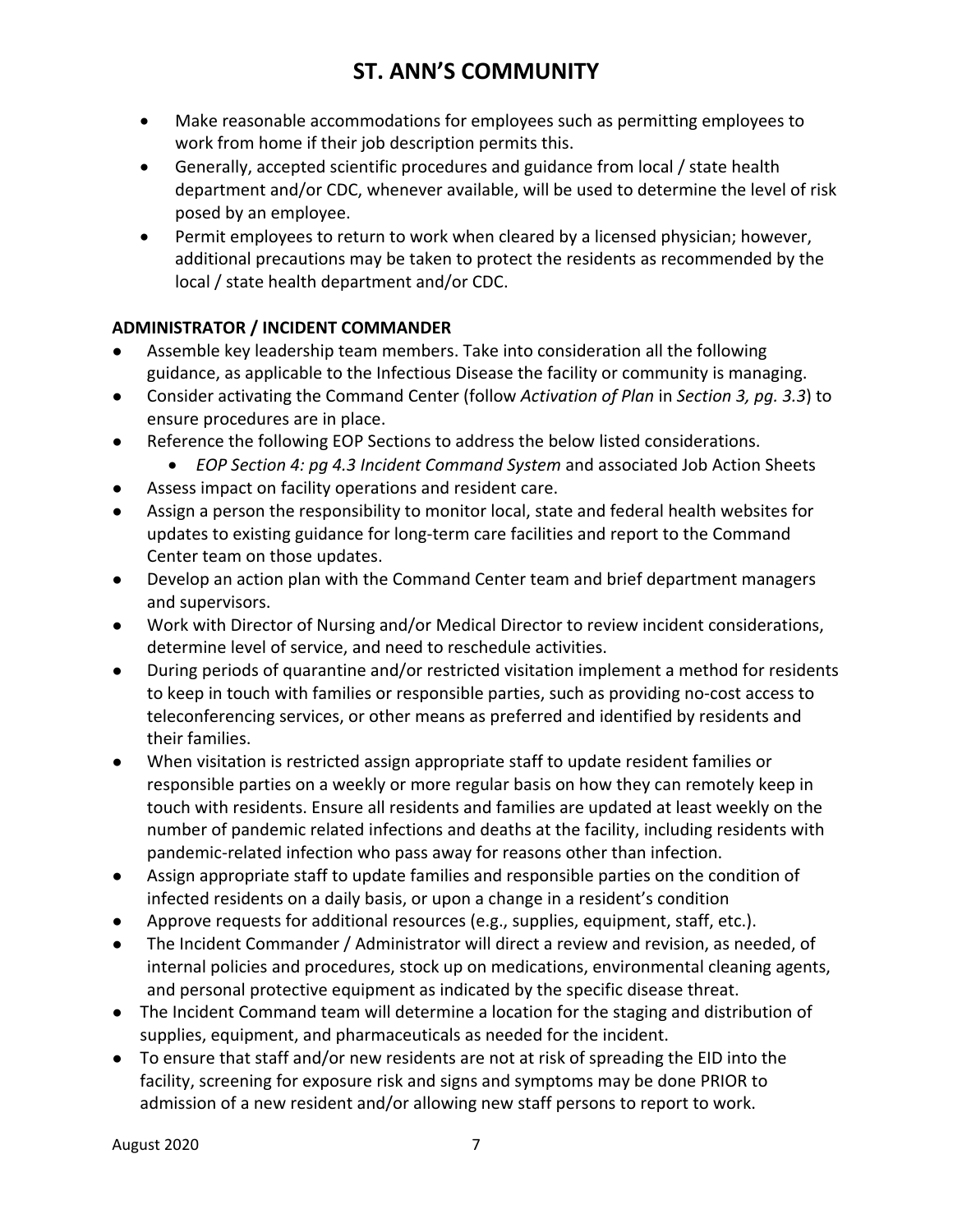● Ensure that appropriate physical and social distancing measures are put into place where indicated. This may include, but is not limited to, cancellation of certain activities and services, changes in resident and staff dining, and other physical space requirements, etc.

### **Communications**

- Reference the following EOP Sections to address the below listed considerations.
	- *EOP Section 2 – Policies and Planning / Communications*
	- *EOP Section 3 – Procedures Applicable to All Hazards / Communications Plan*
	- *EOP Section 4 – Incident Command System / Public Information Officer*
- Provide staff with incident updates on a regular basis, as necessary.
- Appoint a Public Information Officer to prepare media statements, approve as necessary.
- Appoint a Liaison Officer when the incident is multi-jurisdictional or involves several agencies or other healthcare facilities. The Liaison Officer is the main point of contact for other community-based partners involved in response operations (e.g., Red Cross, Fire Department, Emergency Medical Services, Office of Emergency Management, etc.). The Liaison Officer will provide and receive updates and ensure the prompt response to questions, resource requests, and other needs.
- Determine need for the Liaison Officer to contact the following:
	- Local/State Department of Health
	- NYS Department of Health
	- CDC
	- Department of Health and Human Services
	- Healthcare Coalition and/or Mutual Aid partners
- Conduct internal (support team only) conference calls to discuss any new developments, such as state or local policy changes, or ongoing challenges that are arising within longterm care industry and to share any innovative solutions or best practices.
- Develop a communications plan and assign responsibility for communicating to residents and their families. Consider usage of signage and/or resident letters, based on CDC/CMS or health department guidance specific to the EID.
	- Residents and their families will be provided education about the disease and the facility's response strategy at a level appropriate to their interests and need for information by the clinical and social work staff.
- During times when visitation is limited or restricted, implement a method for residents to stay in touch with loved ones (families or responsible parties) such as providing access to teleconferencing services at no cost to the resident.
- Establish a dedicated telephone hotline and/or email inbox for facility staff. The hotline should provide updated, evidence-based guidance on outbreak-related topics (e.g., infection control, resident isolation, resident and staff testing). This hotline and inbox should be staffed 24/7 by members of the EID support team if indicated.
- Convene weekly (or as frequently as needed) conference calls with facility staff to discuss newly released guidance, and to discuss potential strategies for addressing their challenges and concerns.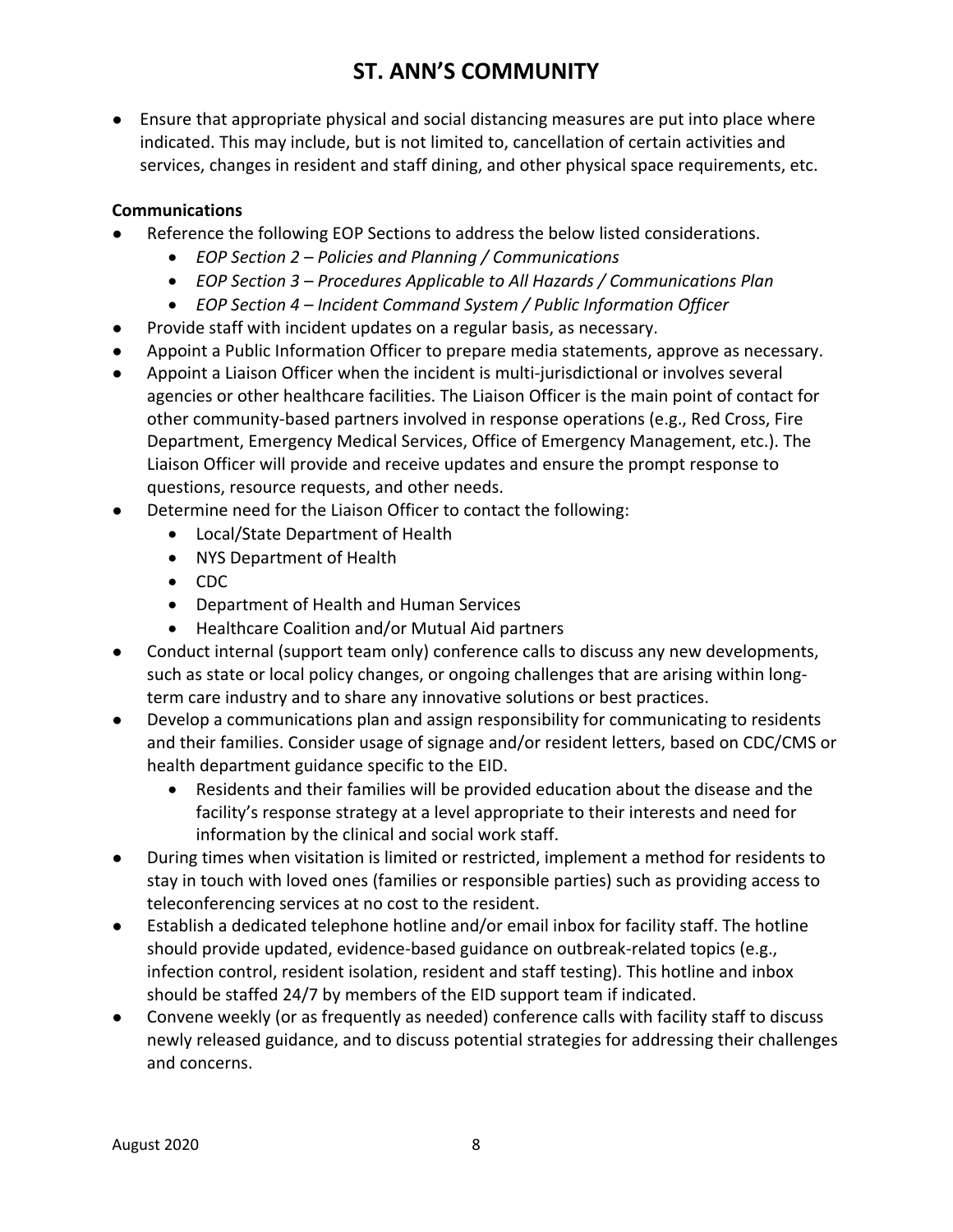- Review federal, state, and local Infection Prevention & Control guidance with facility staff during the regular conference calls.
- Ensure that all documents, messaging, and information developed during the incident are reviewed and approved by the Incident Commander and/or Public Information Officer prior to dissemination.

#### **Assessment**

- Reference the following EOP Sections to address the below listed considerations.
	- *EOP Section 3 – Procedures Applicable to All Hazards / Managing Resources and Assets during a Disaster*
	- *EOP Section 9 – Emergency Lists*
	- *EOP Appendix D – Vendor Agreements*
	- *EOP Section 3 – Procedures Applicable to All Hazards / Managing Security and Safety during a Disaster*
- Develop a system to monitor for, and internally review, development of symptoms among residents and healthcare personnel (HCP) in the facility. Information from this monitoring system should be used to implement prevention interventions (e.g., isolation, cohorting).
	- Example: CDC guidance on respiratory surveillance: [https://www.cdc.](https://www.cdc/) gov/longtermcare/pdfs/LTC-Resp-OutbreakResources-P.pdf.
- Assign a team member(s) to conduct the following assessments and report back to the Incident Commander:
	- Current resident census and number of open beds
	- Number of affected residents and staff
	- Inventory of PPE types and quantities
		- o Input PPE inventory into the PPE Burn Rate Calculator at the onset of the event
- Request an assessment of critical supplies throughout the facility using the *Department Rapid Assessment Form*. Direct departments to conduct assessments of food, water, medical and other supplies.
- Assign a team member to identify resource shortages (medical supplies / equipment, PPE, staffing, etc.).
	- Develop a plan to mitigate resource shortages (e.g.: vendor support, EOC support, staffing agencies, etc.)
	- Determine ability to obtain or borrow resource shortages from other healthcare facilities. Collaborate with the healthcare coalition, mutual aid plan members and/or local / state EOC as necessary.
- Review agreements with vendors and other healthcare facilities. Request vendor support to ensure enough supplies are on hand including:
	- PPE and related supplies for fit testing, if applicable
	- Medications
	- Medical Supplies/Equipment
	- Food/Water
	- Sanitizer and Disinfectants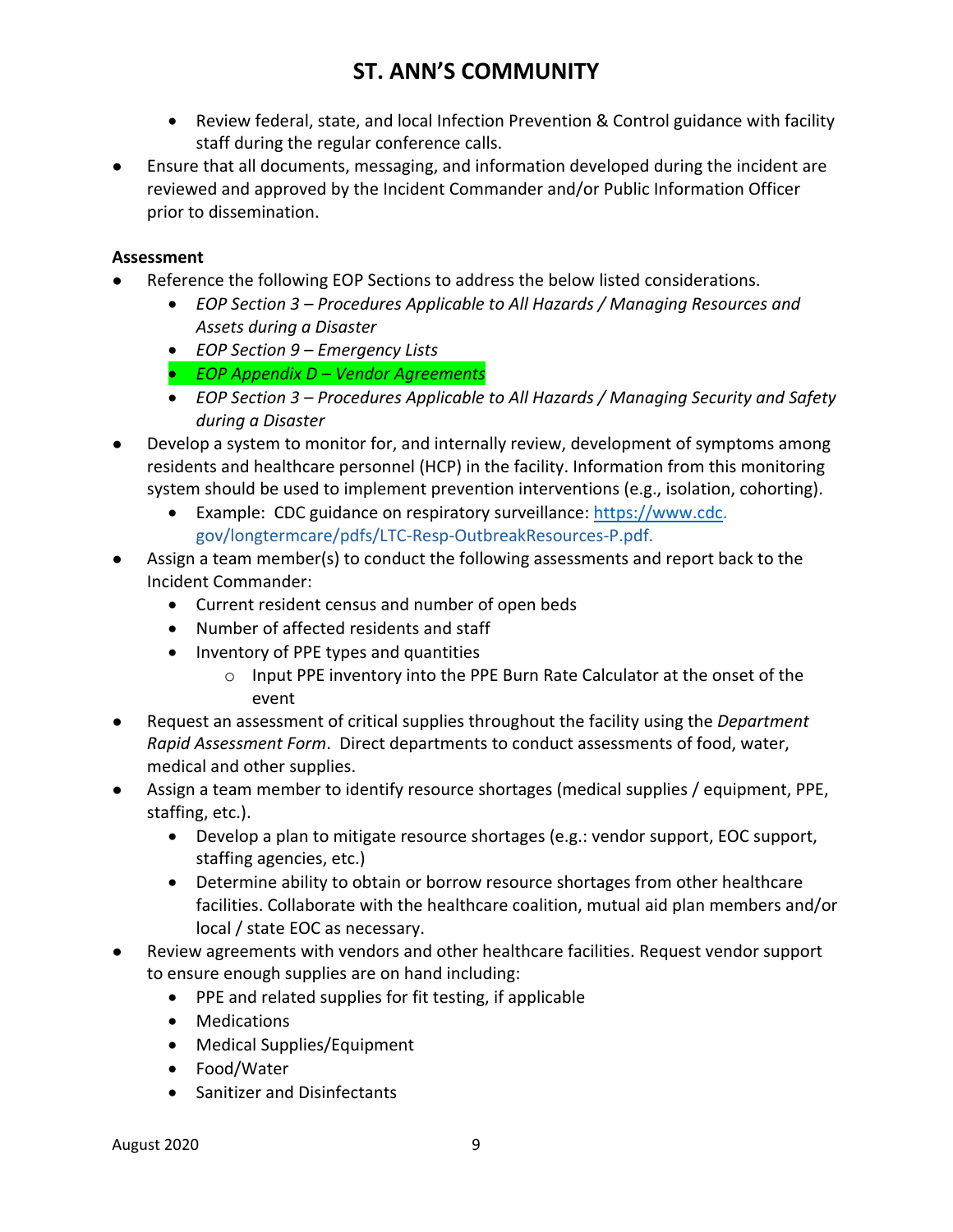- Ensure vendor support is available for medical waste disposal.
- Assess the need to order a Building Lockdown via Security. *EOP Section 3 – Procedures Applicable to All Hazards / Managing Security and Safety during a Disaster*.
- Post signs regarding hand sanitation and respiratory etiquette and/or other prevention strategies relevant to the route of infection at the entry of the facility along with the instruction that anyone who is sick must not enter the building.
- Consider the following restrictions:
	- Professional Visitors: No one allowed in facility without Command Center clearance.
	- Resident Visitors: No one allowed in facility. Relatives and responsible parties will be given appropriate information and location to wait as directed by the Command Center.

### **Staffing**

- Reference the following EOP Sections to address the below listed considerations:
	- *EOP Section 3 – Procedures Applicable to All Hazards / Management of Staff during a Disaster.*
- Self-screening: Staff will be educated on the facility's plan to control exposure to the residents. This plan will be developed with the guidance of public health authorities and may include:
	- Reporting any suspected exposure to the EID while off duty to their supervisor and public health.
	- Precautionary removal of employees who report an actual or suspected exposure to the EID.
	- Self-screening for symptoms prior to reporting to work.
	- Prohibiting staff from reporting to work if they are sick until cleared to do so by appropriate medical authorities and in compliance with appropriate labor laws.
- Whenever possible, well and unexposed staff should work in non-infected resident care units.
- Determine need for further staff education efforts, as necessary, relative to the current threat or infectious disease.
- Review staffing levels and scheduling. Ensure enough staffing resources for sustaining operations for the duration of the event. (i.e. 12-hour shifts versus 8-hour). Develop a plan to address potential staff shortages such as cross training of staff to be feeding assistants, etc.
- Consider contracting staff to supplement current staffing.
- Review and implement disaster credentialing and privileging policies and processes as needed.

### **Suspected Case within the Facility**

- Ensure infected residents are isolated/cohorted and or transferred based on their infection status in accordance with applicable guidance from the CDC, local/state health departments.
	- Follow the guidance of local public and/or state health authorities regarding the transfer of the suspected infectious resident to the appropriate acute facility via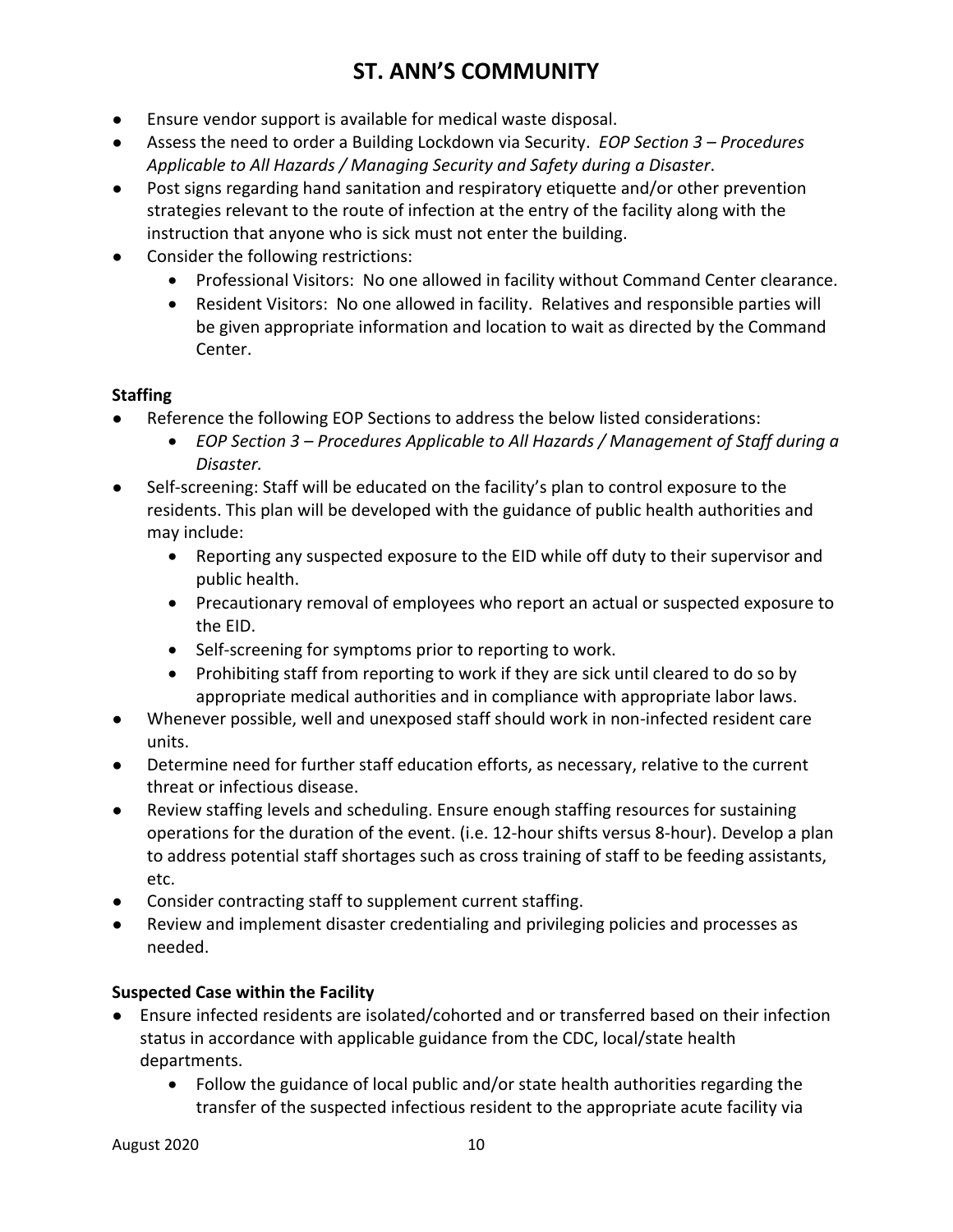emergency medical services if necessary. Residents that are hospitalized will be readmitted to the facility after treatment.

- Place a resident who exhibits symptoms of the EID in an isolation room (single room preferred unless cohorting residents with similar symptoms) and notify local and/or county/state public health authorities.
- As necessary, consider cohorting multiple infected residents using part of a unit (e.g., end of a wing), a dedicated floor or wing, and discontinuing any sharing of bathrooms with residents outside of the cohorting area.
	- Consider posting signage or other means of identifying the area(s) being used for infected residents.
	- At the time of the event determine an effective means to prevent non-infected residents from entering into the cohorting area (e.g., assigned staff members, closure of cross corridor doors, etc.).
- If the suspected infectious resident requires care while awaiting or instead of transfer, follow facility policies for isolation procedures, including all recommended PPE for staff at risk of exposure.
- Keep the number of staff assigned to enter the room of the isolated resident to a minimum.
	- Ideally, only specially trained and prepared staff (i.e. vaccinated, medically cleared and fit tested for respiratory protection) will enter the isolation room.
	- Provide all assigned staff additional "just in time" training and supervision in the mode of transmission of this EID, and the use of the appropriate PPE.
- If feasible, ask the isolated resident to wear a facemask while staff is in the room.
- Provide care at the level necessary to address essential needs of the isolated resident unless it is advised otherwise by public health authorities.
- Conduct control activities such as the management of infectious wastes, terminal cleaning of the isolation room, contact tracing of exposed individuals, and monitoring for additional cases under the guidance of local health authorities, and in keeping with guidance from the CDC.
- Implement the isolation protocol in the facility (isolation rooms, cohorting, cancelation of group activities and social dining) as described in the facility's infection control plan and/or recommended by local, state, or federal public health authorities.
- Activate quarantine interventions for residents and staff with suspected exposure as directed by local and state public health authorities and in keeping with guidance from the CDC.

### **DEPARTMENT-SPECIFIC ACTIONS**

### **NURSING STAFF**

- Work with Incident Commander and assigned Public Information Officer to prepare messaging for families of residents and staff.
- Consider the following to address staff concerns:
	- Provide incident specific education, including frank discussions about potential risks and plans for protecting healthcare providers.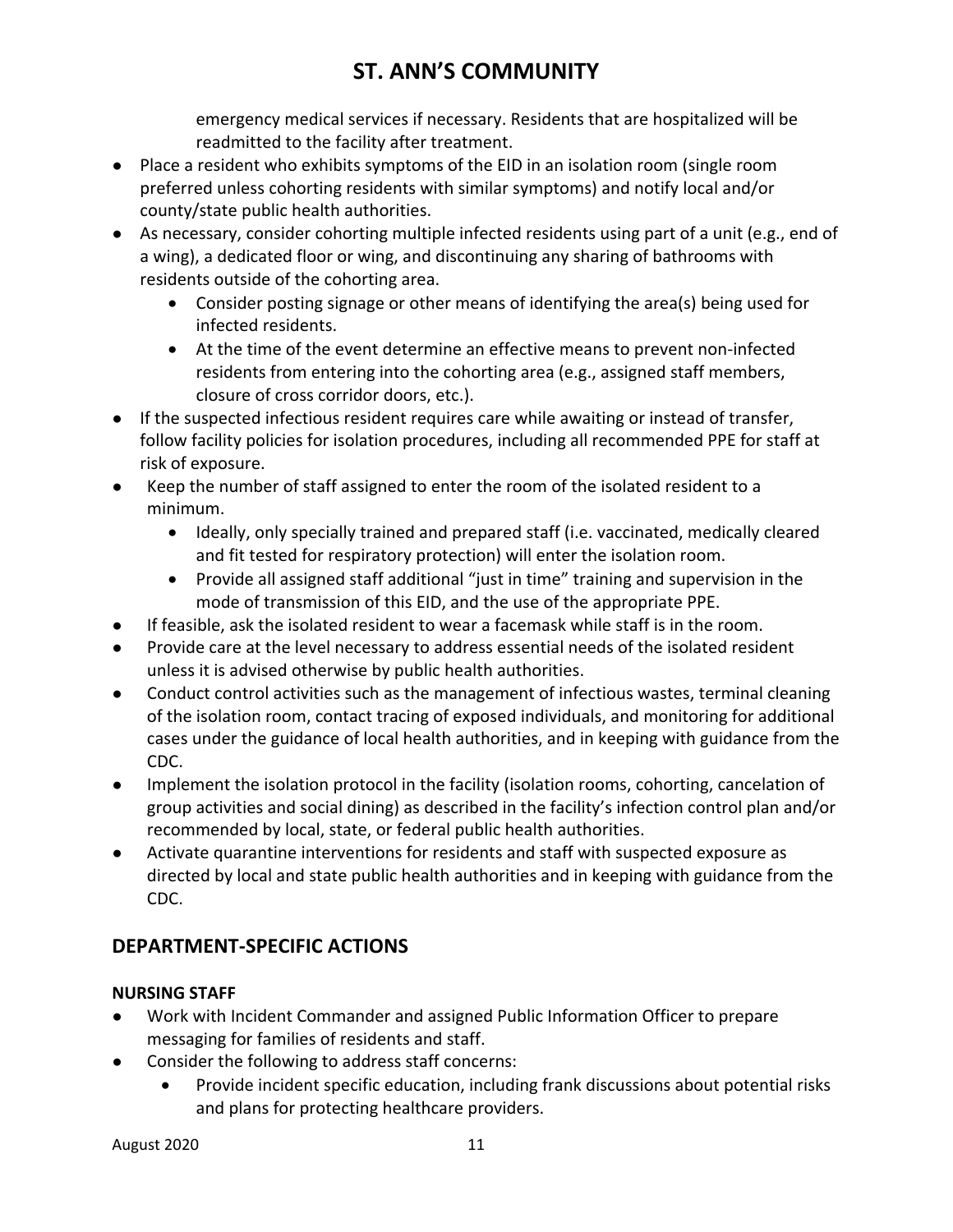- **•** Participate in lockdown of facility to control people coming into the facility. See *Building Lockdown Procedure*. See *EOP Section 3 – Managing Safety and Security During a Disaster*.
- Cancel communal dining and all group activities, such as internal and external group activities, as necessary.
- Explore alternatives to face-to-face visits if visitors are restricted from entering the facility such as teleconferencing services, or other means as preferred and identified by residents and their families. Ensure families and/or responsible parties are updated on a weekly basis how they can remotely keep in touch with residents when visitation is limited or restricted.
- Encourage residents to remain in their room. If there are cases in the facility, restrict residents (to the extent possible) to their rooms except for medically necessary purposes.
- If residents leave their room, determine the need for residents to wear a facemask, perform hand hygiene, limit their movement in the facility, while maintaining physical distancing (staying at least 6 feet away from others), when necessary.
- As assigned provide updates to families and responsible parties on the condition of infected residents on a daily basis or upon a change in a resident's condition.

#### General Guidelines for Infection Control Practices for Resident Management

- Contact state and local Health Departments, CDC and/or the Department of Health and Human Services for updated information and protocols to follow.
- Any symptomatic staff or residents with suspected or confirmed illnesses should, at a minimum, be managed using Standard Precautions. Additional precautions may be needed to reduce the likelihood for transmission.

#### **Standard and transmission-based precautions to be followed to prevent spread of infections**

A facility's infection control practices are important for preventing the transmission of infections. Infection control precautions used by the facility include two primary tiers: "Standard Precautions" and "Transmission-Based Precautions."

#### **Hand Hygiene**

Hand hygiene is the single most important practice to reduce the transmission of infectious agents in healthcare settings. This includes hand washing with either plain or antisepticcontaining soap and water for at least 20 seconds, and/or the use of alcohol-based products (gels, rinses, and foams) that do not require the use of water.

The CDC continues to recommend the use of alcohol-based hand rub (ABHR) as the primary method for hand hygiene in most clinical situations. ABHR effectively reduces the number of pathogens that may be present on the hands of healthcare personnel after brief interactions with residents or the care environment.

#### **Standard Precautions**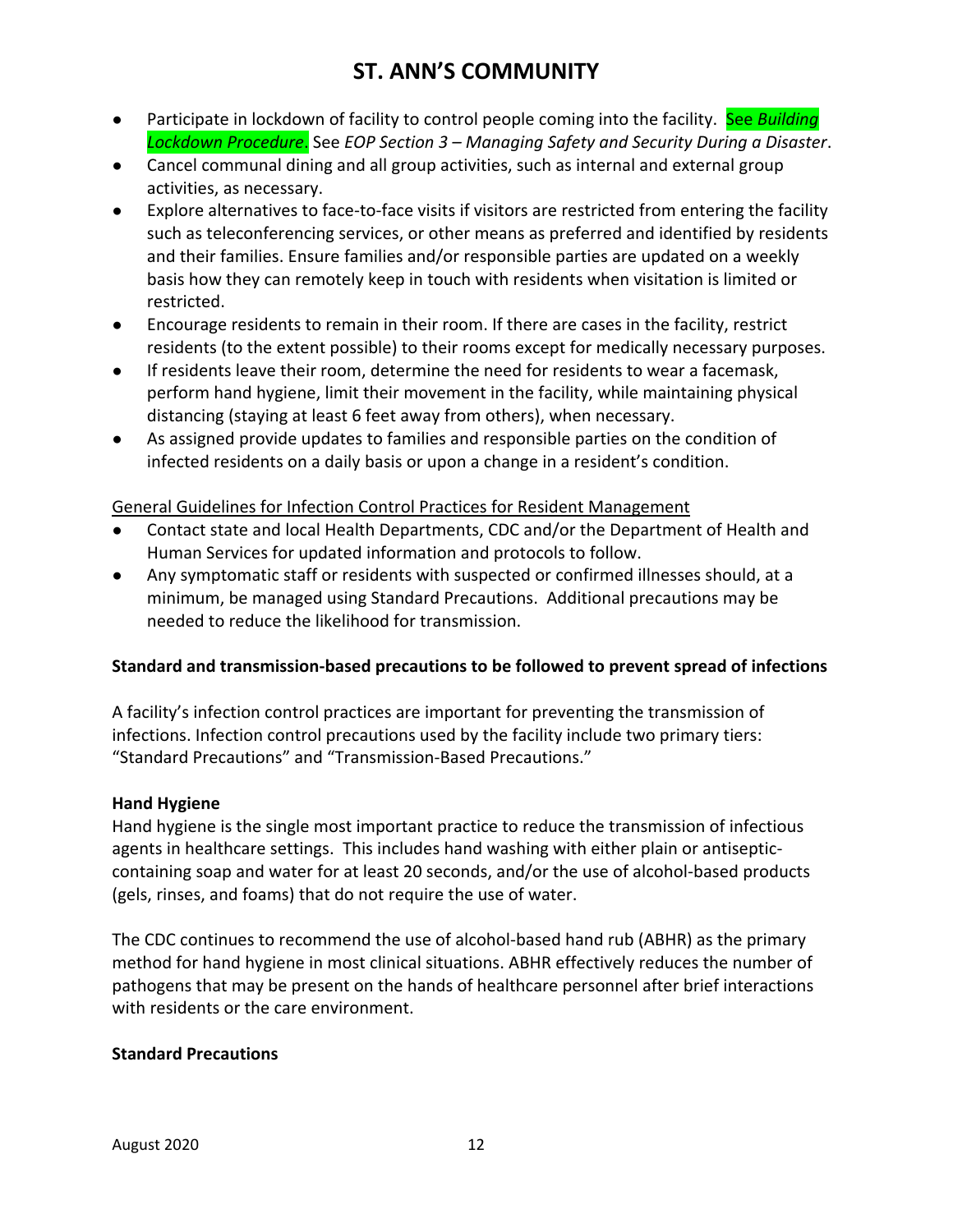Standard precautions represent the infection prevention measures that apply to all resident care, regardless of suspected or confirmed infection status of the resident, in any setting where healthcare is being delivered.

These evidence-based practices are designed to protect healthcare staff and residents by preventing the spread of infections among residents and ensuring staff does not carry infectious pathogens on their hands or via equipment during resident care.

Standard precautions include hand hygiene, use of PPE (e.g., gloves, gowns, facemasks), respiratory hygiene and cough etiquette, safe injection practices, and safe handling of equipment or items that are likely contaminated with infectious body fluids, as well as cleaning and disinfecting or sterilizing potentially contaminated equipment.

In order to perform hand hygiene appropriately, soap, water, Alcohol-Based Hand Rub (ABHR), and a sink should be readily accessible in appropriate locations, including but not limited to, resident care areas, and food and medication preparation areas. Staff must perform hand hygiene (even if gloves are used):

- Before and after contact with the resident.
- Before performing an aseptic task.
- After contact with blood, body fluids, visibly contaminated surfaces or after contact with objects in the resident's room.
- After removing personal protective equipment (e.g., gloves, gown, facemask).
- After using the restroom.
- Before meals.

If residents need assistance with hand hygiene, staff should assist with washing hands after toileting, before meals, and use of ABHR or soap and water at other times when indicated.

The use of PPE during resident care is determined by the nature of staff interaction and the extent of anticipated blood, body fluid, or pathogen exposure to include contamination of environmental surfaces. Furthermore, appropriate use of PPE includes but is not limited to the following:

- Gloves worn before and removed after contact with blood or body fluid, mucous membranes, or non-intact skin.
- Gloves changed and hand hygiene performed before moving from a contaminated-body site to a clean-body site during resident care.
- Gown worn for direct resident contact if the resident has uncontained secretions or excretions or with contaminated or potentially contaminated items.
- Appropriate mouth, nose, and eye protection (e.g., facemasks, face shield) is worn for procedures that are likely to generate splashes or sprays of blood or body fluids.
- PPE appropriately discarded after resident care prior to leaving room followed by hand hygiene.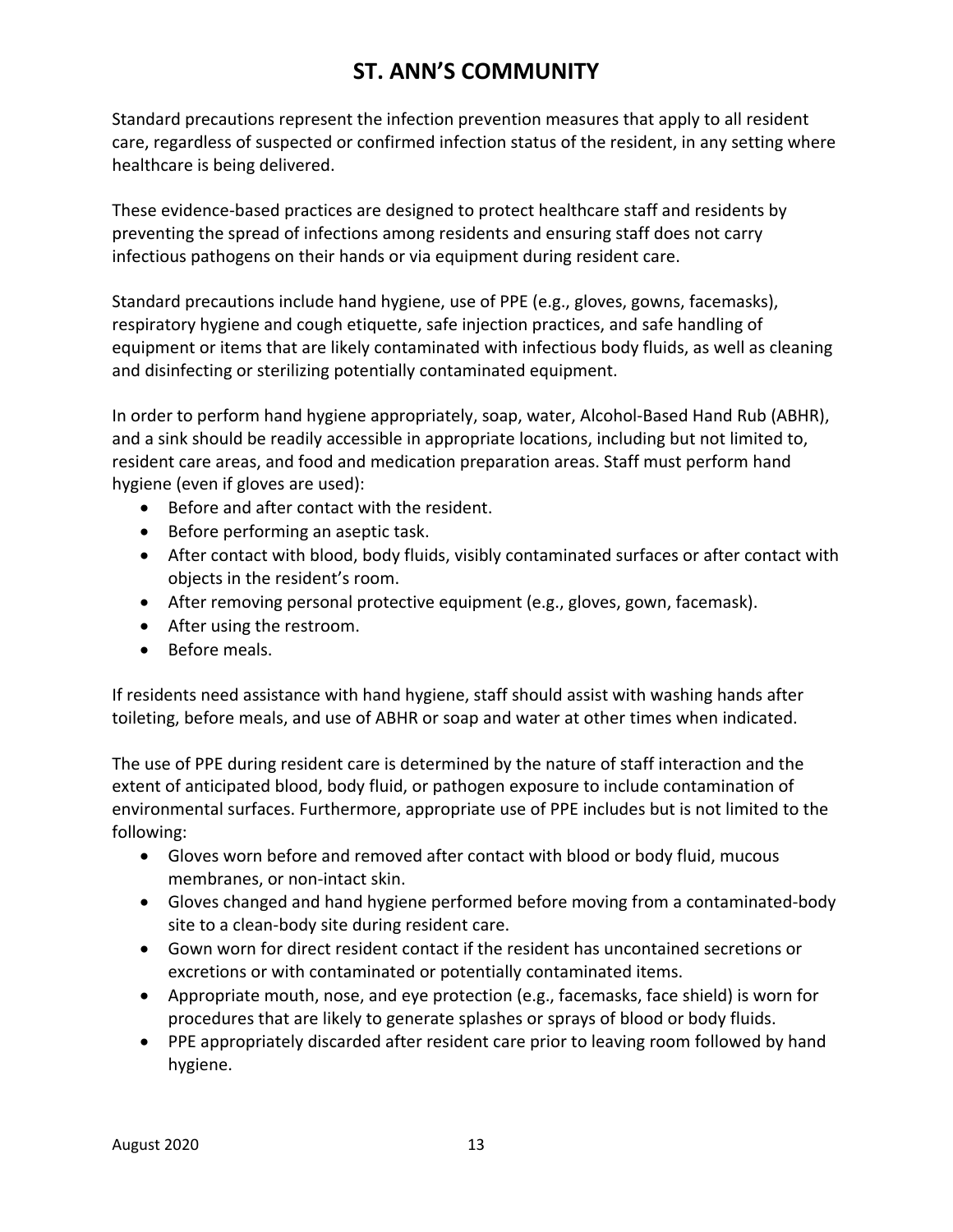• Supplies necessary for adherence to proper PPE use (e.g., gloves, gowns, masks) are readily accessible in resident care areas (i.e., nursing units, therapy rooms) although, equipment supply carts should not be brought into the resident's room.

#### **Transmission-based Precautions**

Transmission-based precautions are used for residents who are known to be, or suspected of being, infected or colonized with infectious agents, including pathogens that require additional control measures to prevent transmission.

In Long Term Care Facilities, it is appropriate to individualize decisions regarding resident placement (shared or private), balancing infection risks with the need for more than one occupant in a room, the presence of risk factors that increase the likelihood of transmission, and the potential for adverse psychological impact on the infected or colonized resident.

It is essential to communicate transmission-based precautions to all healthcare personnel, and for personnel to comply with requirements. Pertinent signage (i.e., isolation precautions) and verbal reporting between staff can enhance compliance with transmission-based precautions to help minimize the transmission of infections within the facility.

It is important to use the standard approaches, as defined by the CDC, for transmission-based precautions: airborne, contact, and droplet precautions. The category of transmission-based precaution determines the type of PPE to be used.

Communication (e.g., verbal reports, signage) regarding the type of precaution to be used is important. When transmission-based precautions are in place, PPE should be readily available. Proper hand washing remains a key preventive measure, regardless of the type of transmissionbased precaution employed.

Transmission-based precautions are maintained for as long as necessary to prevent the transmission of infection. It is appropriate to use the least restrictive approach possible that adequately protects the resident and others. Maintaining isolation longer than necessary may adversely affect psychosocial well-being. The facility should document in the medical record the rationale for the selected transmission-based precautions.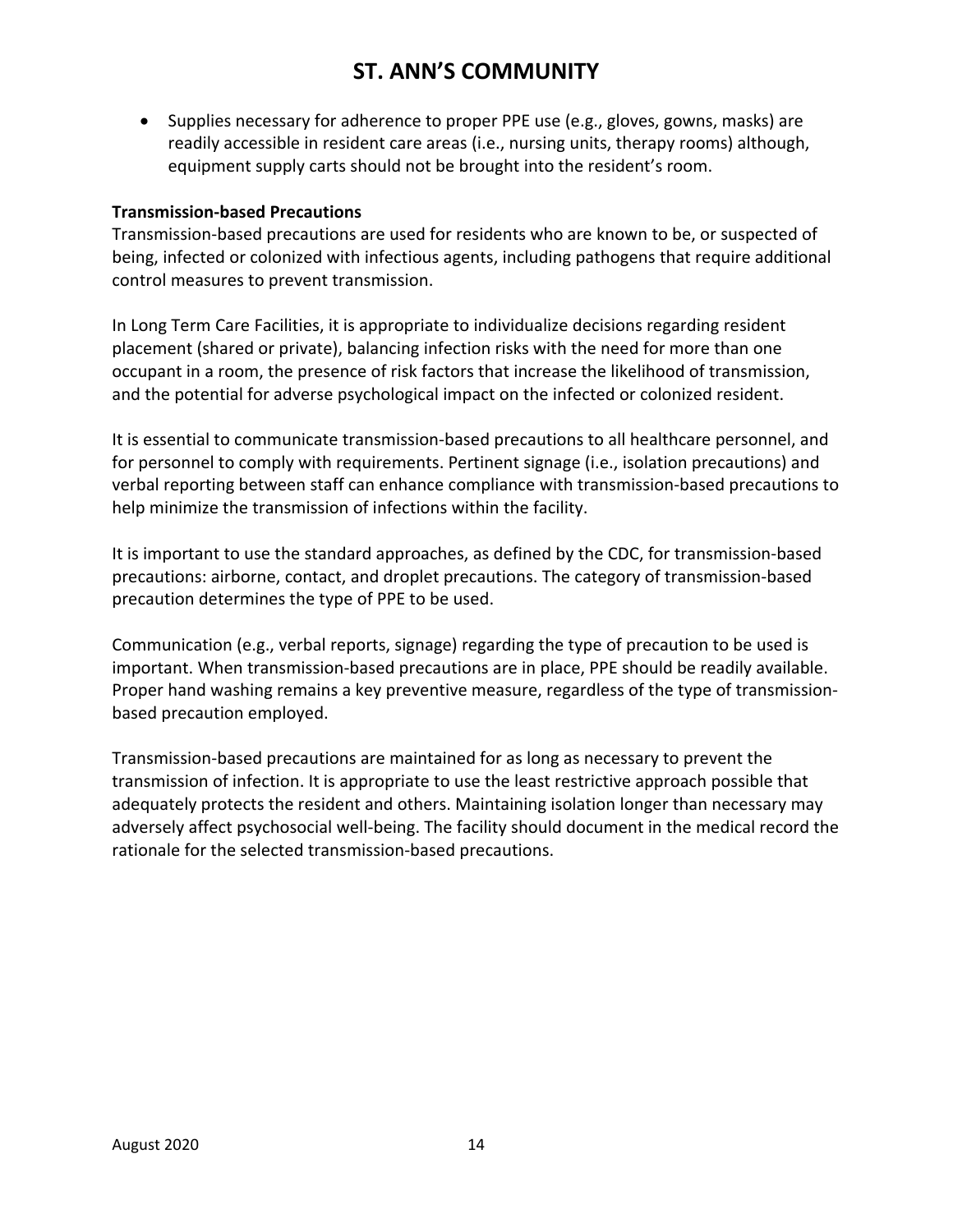#### **Contact Precautions**

Contact precautions are intended to prevent transmission of infections that are spread by direct (e.g., person-to-person) or indirect contact with the resident or environment, and require the use of appropriate PPE, including a gown and gloves upon entering (i.e., before making contact with the resident or resident's environment) the room or cubicle. Prior to leaving the resident's room, the PPE is removed, and hand hygiene is performed. Depending on the situation, options for residents on contact precautions may include the following: a private room, cohorting, or sharing a room with a roommate with limited risk factors (e.g., without indwelling devices, without pressure ulcers and not immunocompromised).

#### **Droplet Precautions**

The use of droplet precautions applies when respiratory droplets contain viruses or bacteria particles which may be spread to another susceptible individual. Respiratory viruses can enter the body via the nasal mucosa, conjunctivae, and less frequently, the mouth. Examples of droplet-borne organisms that may cause infections include, but are not limited to, Mycoplasma pneumoniae, influenza, and other respiratory viruses.

Respiratory droplets are generated when an infected person coughs, sneezes, or talks, or during aerosol generating procedures such as nebulizer treatments, suctioning, endotracheal intubation/extubation, cough induction by chest physiotherapy, and cardiopulmonary resuscitation.

The maximum distance for droplet transmission is currently unresolved, but the area of defined risk based on epidemiological findings is approximately 3-10 feet. In contrast to airborne pathogens, droplet-borne pathogens are generally not transmitted through the air over long distances.

Facemasks are to be used upon entry (i.e., within three feet of a resident) into a resident's room with respiratory droplet precautions. If substantial spraying of respiratory secretions is anticipated, gloves and gown as well as goggles (or face shield in place of goggles) should be worn. The preference for a resident on droplet precautions would be to place the resident in a private room. If a private room is not available, the resident could be cohorted with a resident with the same infectious agent or share a room with a roommate with limited risk factors. Spatial separation of at least 3 feet and drawing the curtain between resident beds is especially important for residents in multi-bedrooms with infections transmitted by the droplet routes.

#### **Airborne Precautions**

Airborne transmission occurs when pathogens are so small that they can be easily dispersed in the air, and because of this, there is a risk of transmitting the disease through inhalation. These small particles containing infectious agents may be dispersed over long distances by air currents and may be inhaled by individuals who have not had face-to-face contact with (or been in the same room with) the infectious individual. Staff caring for residents on airborne precautions should wear a fit-tested N95 or higher-level respirator that is donned prior to room entry.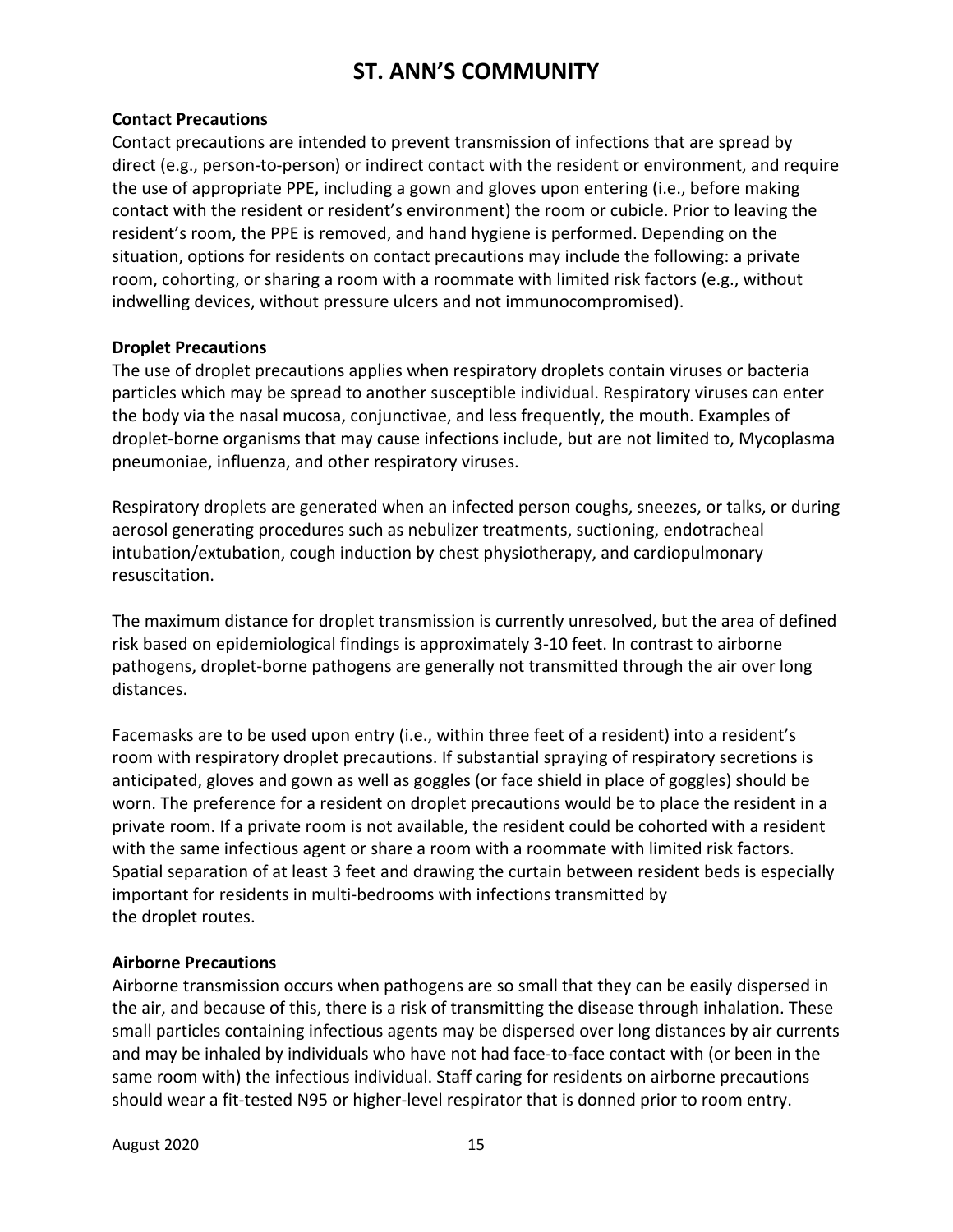#### **Precautions to Prevent Transmission of Infectious Agents**

It is important that facility staff clearly identify the type of precautions and the appropriate PPE to be used in the care of the resident. The PPE should be readily available near the entrance to the resident's room. Signage can be posted on the resident's door instructing visitors to see the nurse before entering.

It is not always possible to prospectively identify residents needing transmission-based precautions (presumptive precautions). The diagnosis of many infections is based on clinical signs and symptoms but often requires laboratory confirmation. However, since laboratory tests (especially those that depend on culture techniques) may require two or more days to complete, transmission-based precautions may need to be implemented while test results are pending, based on the clinical presentation and the likely category of pathogens.

The use of appropriate transmission-based precautions when a resident develops signs or symptoms of a transmissible infection or arrives at the facility with symptoms of an infection, (pending laboratory confirmation) reduces transmission opportunities. However, once it is confirmed that the resident is no longer a risk for transmitting the infection, removing transmission-based precautions avoids unnecessary social isolation.

### **Personal Protective Equipment (PPE)**

Using personal protective equipment provides a physical barrier between micro-organisms and the wearer. It offers protection by helping to prevent micro-organisms from:

- contaminating hands, eyes, clothing, hair, and shoes
- being transmitted to other residents and staff

Healthcare workers evaluating and interacting with a suspected infectious disease resident must properly wear PPE for standard, contact and droplet precautions. The appropriate PPE must be readily available so that it may be donned immediately when a suspected resident is identified.

It is important to use personal protective equipment effectively, correctly, and always where contact with resident's blood, body fluids, excretions, and secretions may occur.

PPE description, at a minimum:

- Gown (fluid resistant or impermeable)
- Facemask, or necessary respiratory protection (N95)
- Eye protection (goggles or face shield)
- Gloves

Refer to the facility Infection Control Plan for further guidance.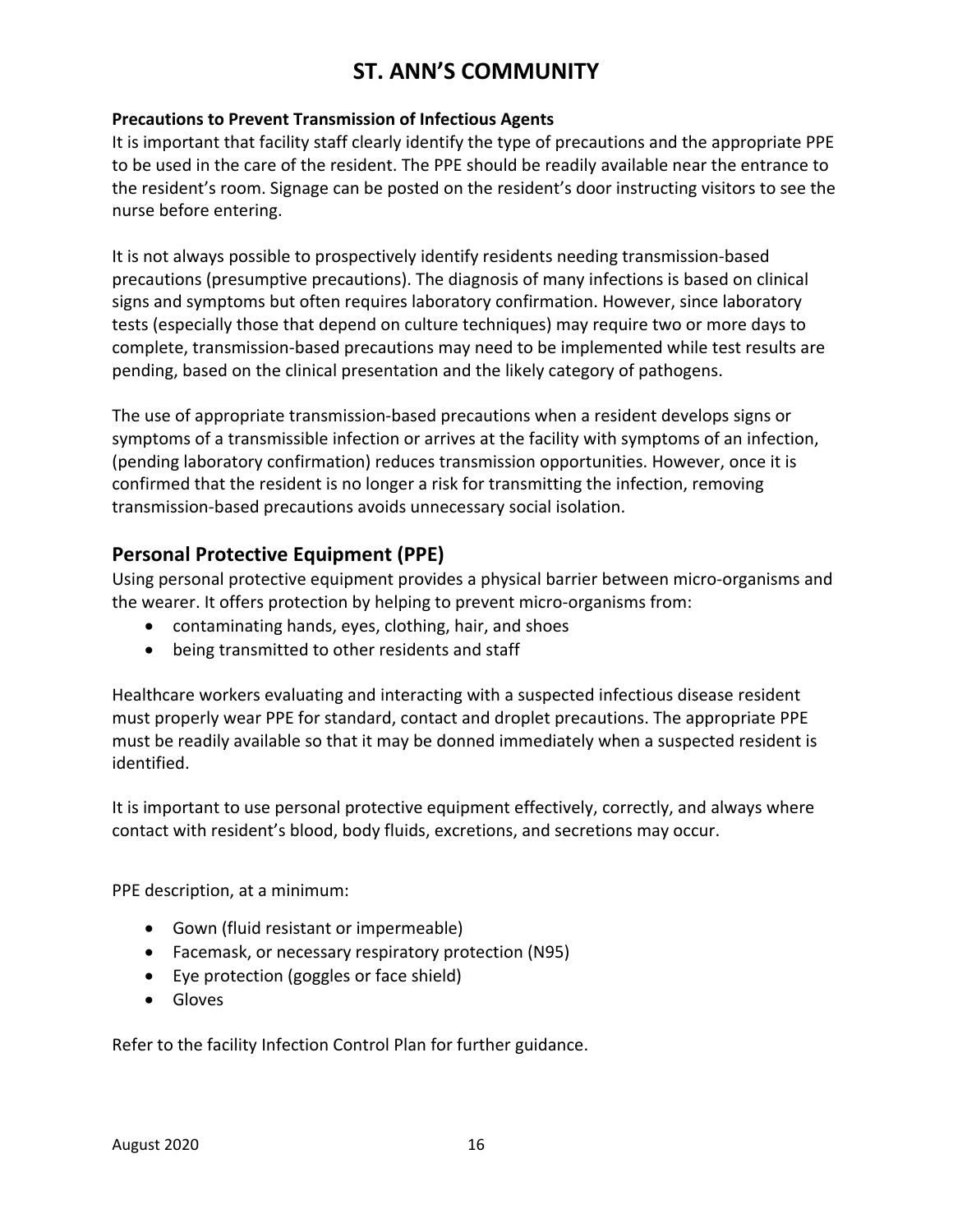#### **Resident Placement and the Use of Private Rooms for Infection Prevention and Control**

The physician and person(s) responsible for infection control should assess individual residents as to the potential for transmitting infectious organisms.

- Room assignments and restriction of activities are determined by this assessment. Although there are many reasons for using private rooms, the major reasons are diseases transmitted in whole or in part by the airborne route or by the resident who extensively soils the environment with body substances.
- Private rooms are generally indicated for residents with uncontrollable excretions (diarrhea), secretions, excessive coughing, heavy wound drainage or widespread skin disease. Residents should be confined to their rooms while the above conditions exist.
- If the situation is small-scale, follow routine resident placement and established infection control practices.
- If many residents are presenting with similar syndromes, group affected individuals into a designated wing or area of the facility. Before grouping, consult with the local / state Health Department and the facility Infection Control personnel regarding adequate isolation (i.e. ventilation).

#### **Resident Care**

Only direct care providers should enter the resident room:

- No person enters room without mandatory training and demonstrated competency.
- Autonomous practice (supported by experts).
- Physical and Occupational Therapy, as necessary.
- Environmental decontamination, as necessary.

The care providers will need to be trained and able to demonstrate competency in the following areas:

- Donning and doffing of PPE.
- Use of the "Buddy System."
- Waste management protocols.
- Decontamination and containment protocols.
- Specimen handling for diagnostic testing.

#### **General Guidelines for Resident Transport within or outside the facility**

- Limit movement to that which is to provide proper resident care.
- Mask resident if airborne or droplet organism is suspected, or resident is coughing.

When transporting a resident out of the facility (e.g.: dialysis appointment, evacuation, etc.) When transporting a known confirmed infectious resident, it is recommended that drivers wear an N95 respirator or facemask and eye protection such as a face shield or goggles as dictated by the contagion transmission type (as long as they do not create a driving hazard).

The resident(s) should wear a facemask or cloth face covering. Occupants of the vehicle should avoid or limit close contact (within 6 feet) with others. The use of larger vehicles such as vans or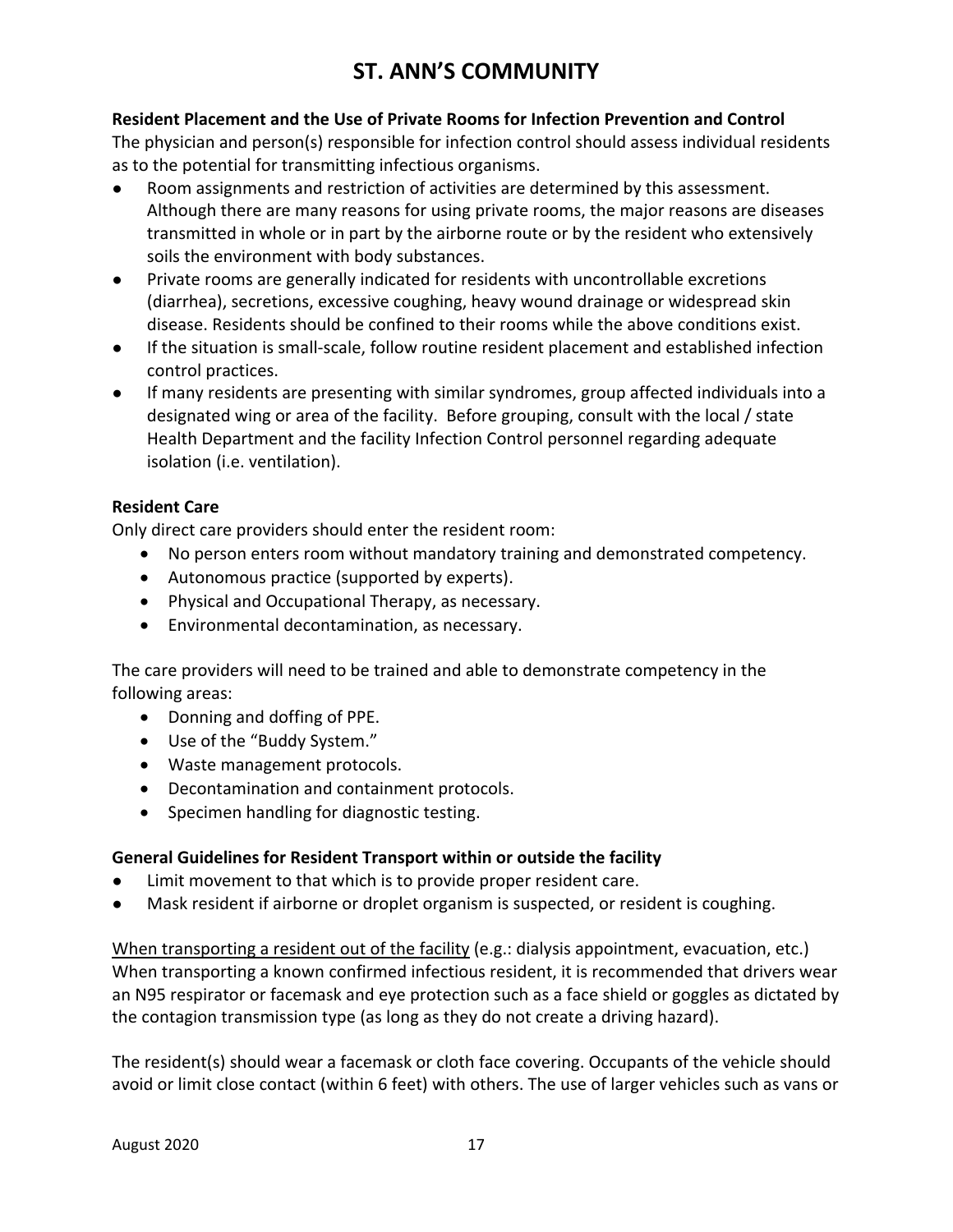facility buses is recommended when feasible to allow greater social (physical) distance between vehicle occupants.

Additionally, drivers should practice regular hand hygiene, avoid touching their nose, mouth, or eyes.

The Infection Control Plan provides guidance for cleaning and disinfecting after transport of an infectious resident(s).

### **General Guidelines for Handling Deceased Residents**

- Keep tracking records of all residents.
- Attach a form of identification to the body if there is not an identification wrist band (e.g. toe-tag).
- The decedent should be placed in a body bag or pouch prior to moving the body to any other location or release to a funeral director or coroner / coroner physician / medical examiner.
- Matching identification should always be attached to the outside of the body bag or pouch.
- Personal effects such as eyeglasses, dentures, and hearing aids should be bagged and labeled and placed next to the body.
- Any necessary paperwork for release of the remains should be completed prior to contacting the funeral firm or medical examiner.
- If the facility has a morgue or holding area, the personal effects should remain at the location where the decedent will be signed out and a property form or receipt prepared for either the family or the funeral home.
- Once the decedent is prepared for transport, (i.e. pouched and labeled) the body may be released to the county or other authority as appropriate.

#### **DINING SERVICES**

- Assess emergency food, liquids, and supplies and provide information to the Command Center.
- Coordinate meal service with Nursing. Modify menu if deliveries will not be possible. Use disposable plates, cups and utensils as necessary.
- As necessary ensure staff uses necessary PPE if delivering meals or interacting with any residents who may be infectious.
- Establish plan for feeding staff if shift change will not be possible.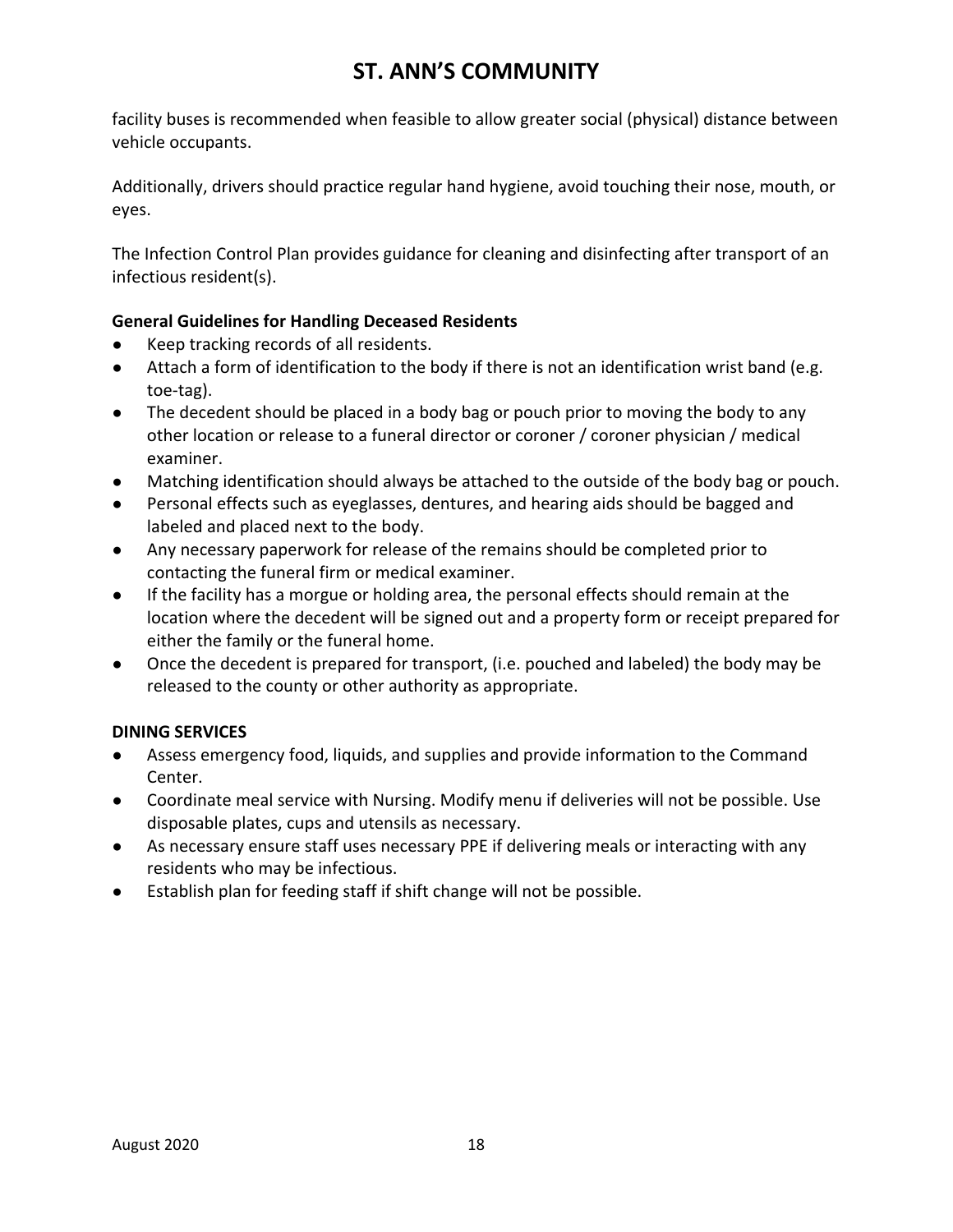### **LAUNDRY**

Ensure that Environmental Services and Laundry personnel are aware of current guidelines, internal procedures and contacts.

- Review policies and ensure sufficient supplies in the event deliveries cannot be made.
- Environmental cleaning: The facility will follow current CDC and NYS DOH guidelines for environmental cleaning and decontamination specific to the EID in addition to routine cleaning for the duration of the threat.
- Wear appropriate personal protective equipment if cleaning up any contaminate.
- Cleaning, disinfecting and sterilization of equipment and environment:
	- Use principles of Standard Precautions.
	- Germicidal cleaning agents should be available in contaminated and/or isolated resident care areas for cleaning spills of contaminated materials and disinfecting non-critical equipment.
	- Discard single-use resident items appropriately.
	- Contaminated waste should be sorted and discarded in accordance with federal, state, and local regulations.
	- Used resident care equipment soiled or potentially contaminated with blood, body fluids, secretions, or excretions should be handled in a manner that prevents exposure to skin and mucous membranes, avoids contamination of clothing, and minimizes the likelihood of transfer of microbes to other residents and environments.
	- Rooms and bedside equipment should be cleaned using Standard Precautions, unless the infecting microorganism and the amount of environmental contamination indicates special cleaning.
	- Resident linen should be handled in accordance with Standard Precautions. Although linen may be contaminated, the risk of disease transmission is negligible if it is handled, transported, and laundered in a manner that avoids transfer of microorganisms to other residents, personnel and environments. Facility policy and local/state regulations should determine the methods for handling, transporting and laundering soiled linen.
- Coordinate a linen reduction program, as necessary, with nursing and other appropriate departments.
- Coordinate a linen reduction program, as necessary, with nursing and other appropriate departments.
- Implement environment controls to safely handle, and locate areas, for contaminated waste. Ensure contaminated waste is stored in a safe and secure manner. Use appropriate signage on storage areas. For Example:

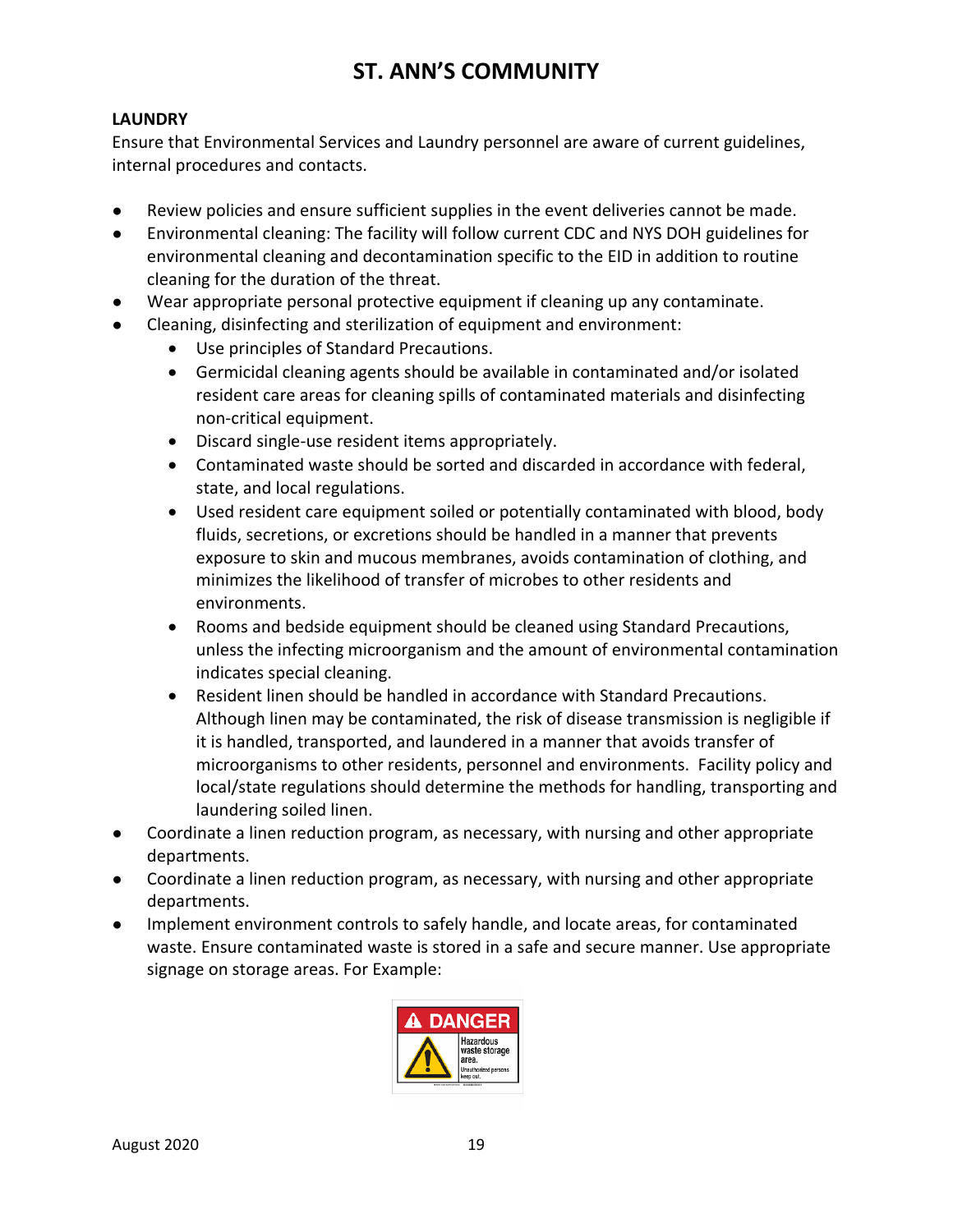#### **MAINTENANCE**

- Determine ability to isolate sections of the building for contagious residents.
- Assist with implementing the facility's emergency Building Lockdown Plan. See *EOP Section 3 – Managing Safety and Security During a Disaster*.
- Assess HVAC capabilities and determine if increased air changes are necessary, as per the CDC recommendations issued at the time of the event.

#### **SECURITY (or staff assigned security responsibilities)**

#### **Elevated Threat Alert Procedures**

- Facility isolation: In the event there are confirmed cases of the EID in the local community, the facility may consider closing the facility to new admissions and limiting visitors based on the advice of local public health authorities.
- Implement the facility emergency Building Lockdown Plan as directed by the Command Center.
- Determine the need for additional staff to provide security or assist with the building lockdown. See *EOP Section 3 – Managing Safety and Security During a Disaster*.
- Control entrances and exits to the building for staff and visitors. Designate an entrance that visitors can use to access the healthcare facility. Reinforce any visitor restrictions.
- Enact special security precautions to safeguard the facility, residents, and staff. Ensure the security of stored emergency supplies such as food, water, PPE, and medical supplies.

#### **SOCIAL SERVICES / PASTORAL CARE STAFF**

- Fear and panic can be expected from both residents and healthcare providers. Psychological responses may include anger, panic, unrealistic concerns about infection, or fear of contagion.
- As assigned by the Command Center, work with families and other responsible parties on behalf of residents.
- Minimize panic by clearly explaining risks to residents.
- Treat anxiety in unexposed persons who are experiencing somatic symptoms with reassurance.
- Fearful or anxious healthcare workers may benefit from their usual sources of social support or by being asked to fulfill a useful role.
- Work with Incident Commander to ensure regular information updates are available to the public.

#### **SUPPLY / RECEIVING AREA**

- Assess supplies to determine how long you can continue operations. Take results to Command Center.
- Ensure supplies (medical, PPE, etc.) are securely stored.
- Establish receiving area for additional equipment and supplies. Plan storage and tracking.
- Ensure that there is a sufficient supply of PPE and protocols for obtaining additional PPE supplies.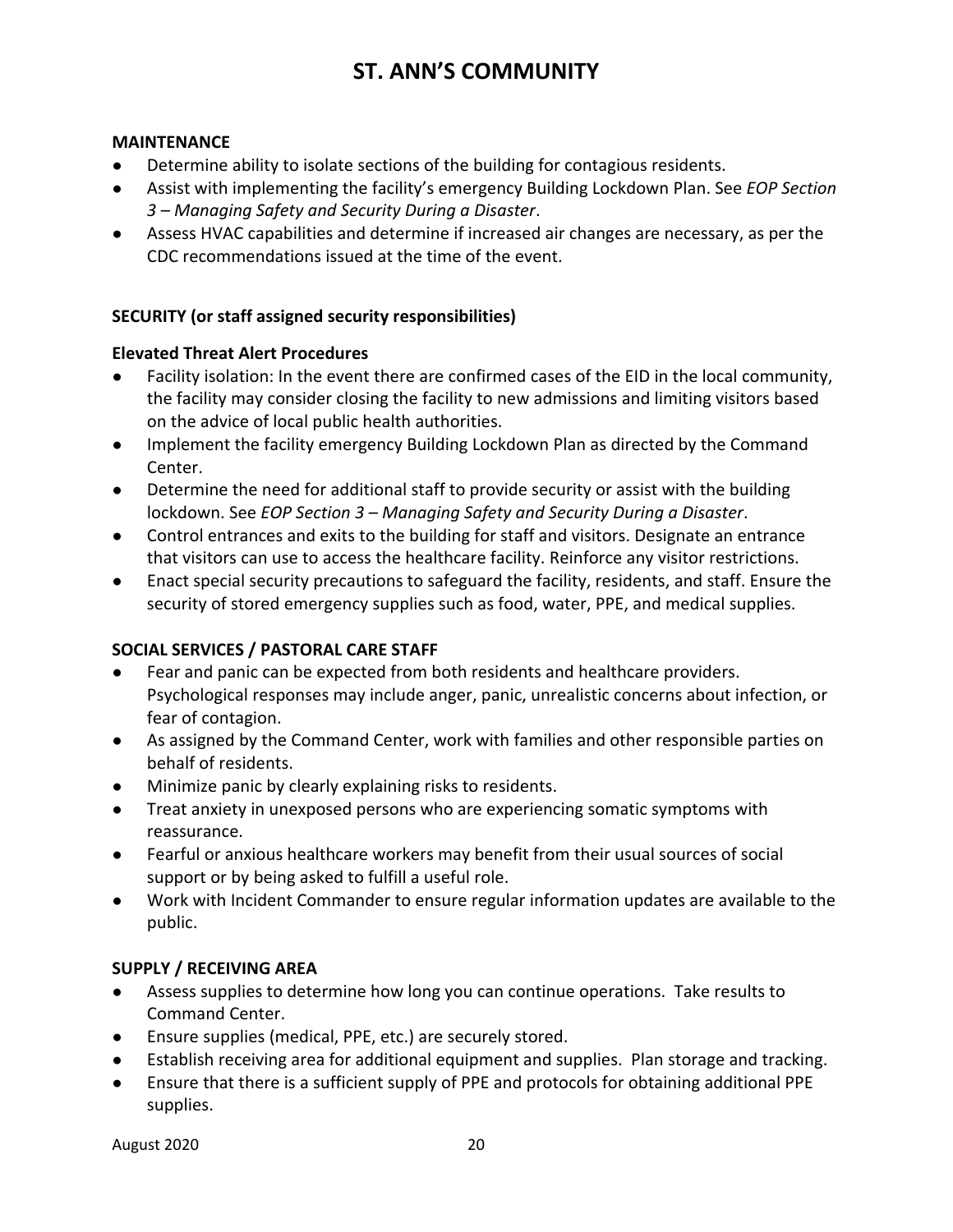- Be cognizant of expiration dates of certain PPE, including respirators.
- Collaborate with local/state public health, local/state emergency management, sending and receiving facilities, and other healthcare organizations or systems to address any potential supply chain issues through the Liaison Officer.
- Determine the role of local / state / federal public health authorities in assisting the healthcare sector in prioritizing orders with manufacturers / suppliers.

#### **FINANCE AND HUMAN RESOURCES**

- Track hours worked by staff during the response for potential reimbursement during declared public health emergencies.
- Facilitate purchasing of supplies necessary for the emergency response.
- Track and report to the Incident Commander the financial cost of the response including all workmen's comp, property damage, and other claims resulting from the event.

#### **RETURN TO NORMAL OPERATIONS / RECOVERY**

Recovery from the spread of an infectious disease will begin when facility officials receive notice from the local Public Health Department or NYS Department of Health based on CDC guidance, that facilities may resume normal operations.

The Incident Commander or designee will determine if staffing, supplies, resources and systems are adequate to manage ongoing activities.

In consultation with Public and/or State Health Department Authorities the facility will recommend specific actions to be taken to return the facility to pre-event status.

The facility will:

- Assess facility, staff, and department operations to determine ability to return back to normal operations.
- Implement sanitization and disinfection procedures.
- Deploy solid waste disposal plans.
- Maintain review of and implement procedures provided in NYS DOH and CDC recovery guidance that is issued at the time of each specific infectious disease or pandemic event, regarding how, when, which activities/procedures/restrictions may be eliminated, restored, and the timing of when those changes may be executed.
- Reconsider physical and social distancing restrictions that had been implemented.
- Communicate to residents, families, and other relevant stakeholders any relevant recovery activities regarding a return to normal operations.
- Conduct an After-Action Review to evaluate the response actions taken by the facility as a result of the infectious disease.
- Determine effectiveness of existing plan to respond to similar events in the future.
- Revise existing plan as necessary to address any deficiencies.
- Review processes and incident communication protocols.
- Document / Archive all information of the response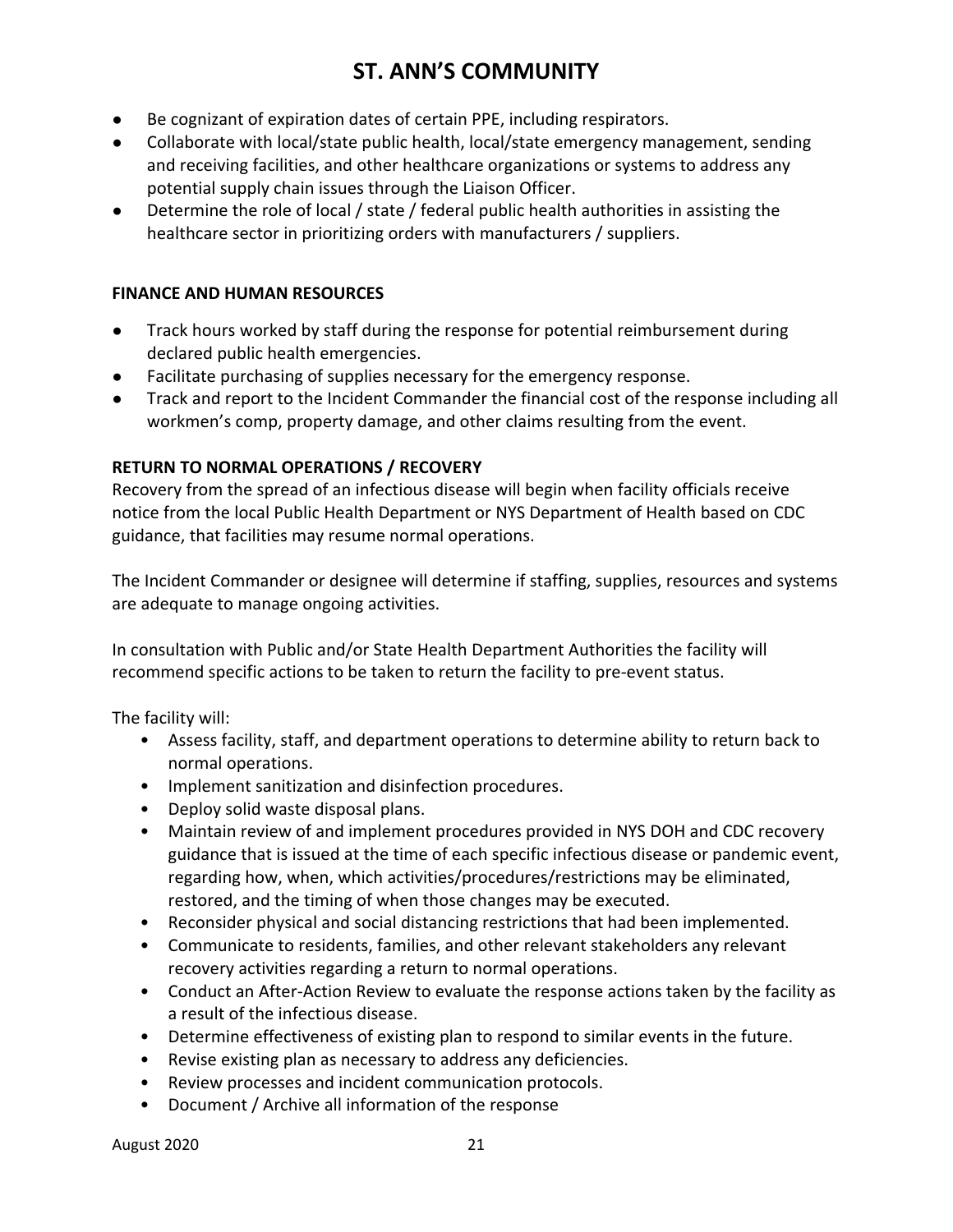- Assess the economic impact on the facility. Have Finance Section collect cost for reimbursement.
- Have department heads restock supplies.
- Close down Incident Command.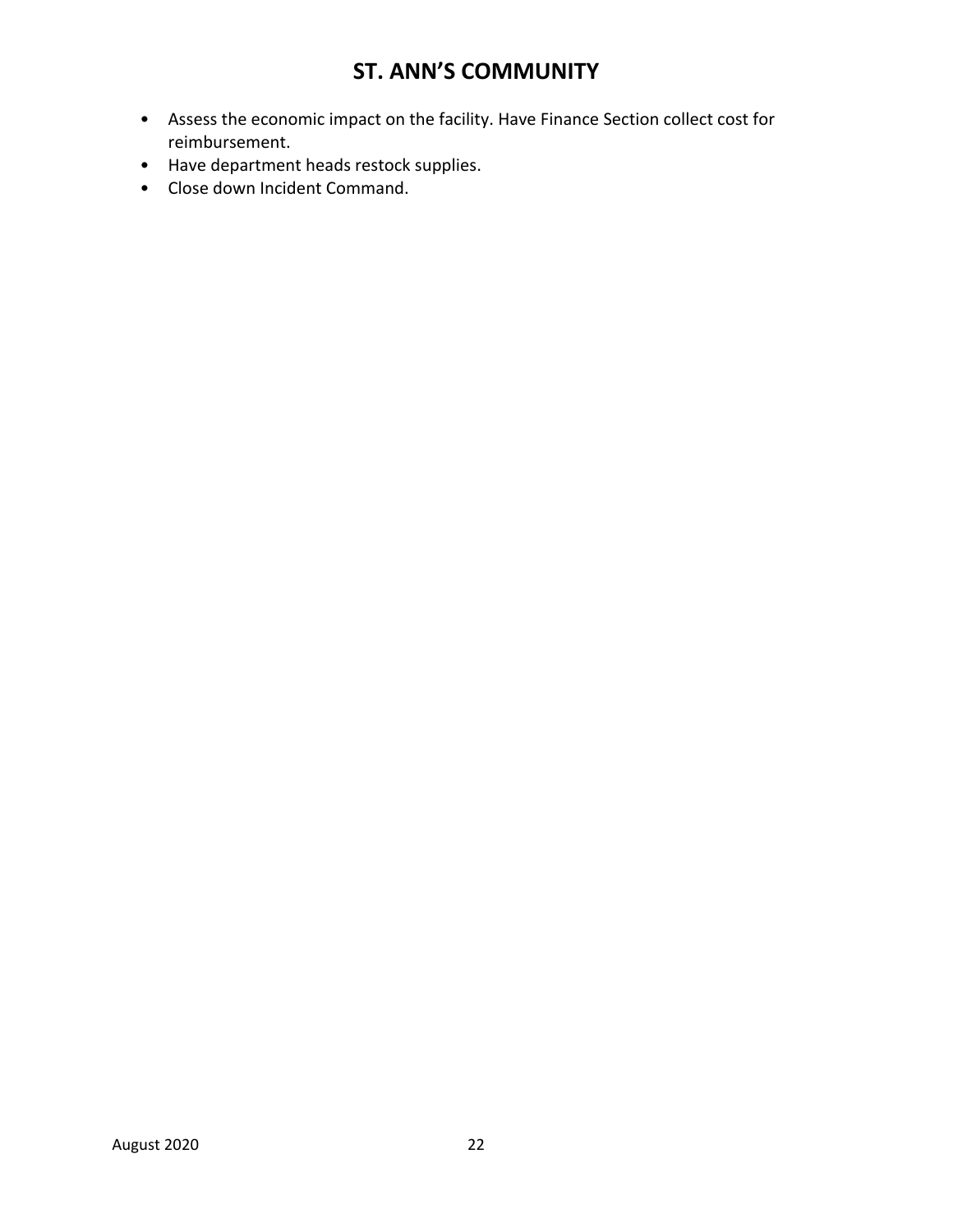#### **Online Resources**

#### IDSA Practice Guidelines

Practice guidelines are systematically developed statements to assist practitioners and patients in making decisions about appropriate health care for specific clinical circumstances.

<https://www.idsociety.org/practice-guideline/practice-guidelines>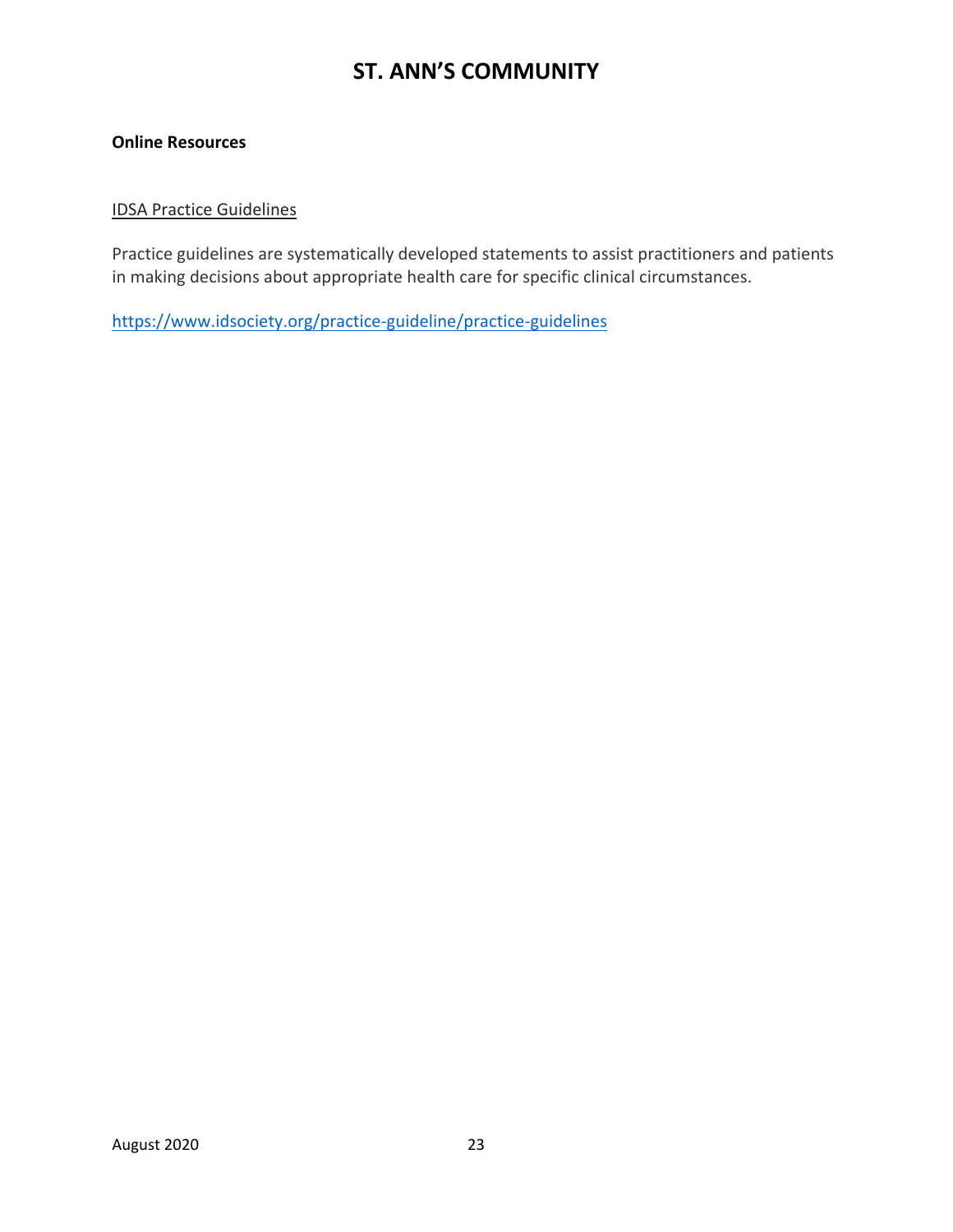## **{Client Name} PERSONAL PROTECTIVE EQUIPMENT INVENTORY**

| <b>EQUIPMENT</b>                | <b>QUANTITY IN BOX</b> | # OF BOXES |
|---------------------------------|------------------------|------------|
| <b>Isolation Gowns / Aprons</b> |                        |            |
| <b>Fluid Resistant</b>          |                        |            |
| Reusable - Washable             |                        |            |
| Disposable                      |                        |            |
| <b>Gloves</b>                   |                        |            |
| Small                           |                        |            |
| Medium                          |                        |            |
| Large                           |                        |            |
| X Large                         |                        |            |
| <b>Surgical Masks</b>           |                        |            |
| N 95 Masks                      |                        |            |
| Small                           |                        |            |
| Medium                          |                        |            |
| Large                           |                        |            |
| X Large                         |                        |            |
| <b>Respirators - Other</b>      |                        |            |
| <b>Eye Protection</b>           |                        |            |
| Goggles                         |                        |            |
| Face shields                    |                        |            |

**Note:** Use the PPE Burn Rate Calculator (Excel Spreadsheet) to determine how long the existing inventory of consumable PPE will last.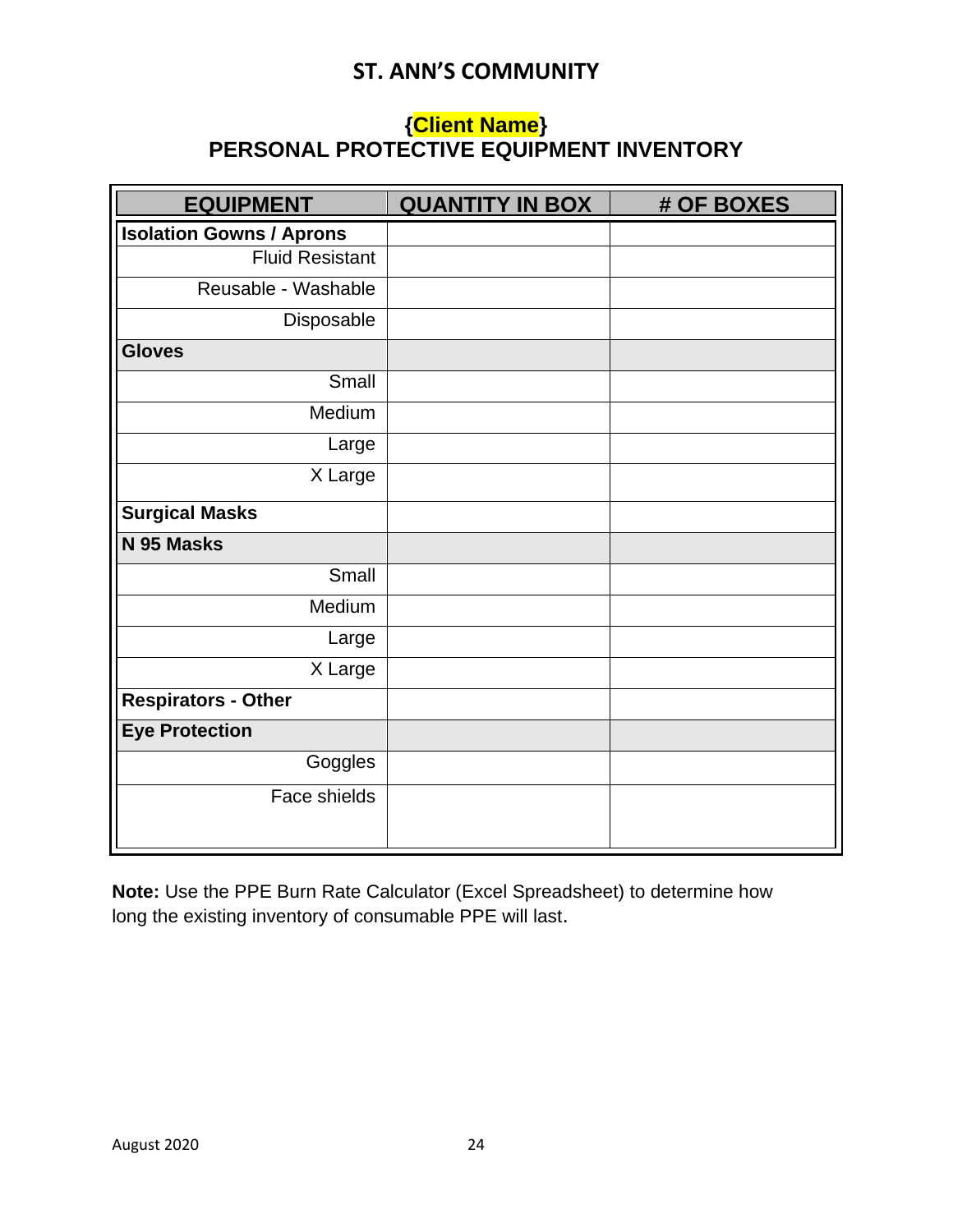### **SAMPLE**

### **CORONAVIRUS (COVID-19) SPECIFIC**

#### **FACILITY SCREENING QUESTIONS**

- 1. Do you currently have signs or symptoms of a runny nose, respiratory infection, fever, cough, shortness of breath or sore throat? **Yes or No**
- 2. Have you been in contact with someone with a confirmed or suspected diagnosis of COVID-19? **Yes or No**
- 3. Are you currently participating in self quarantine? **Yes or No**
- 4. Have you traveled internationally within the last 14 days to any countries with active cases of COVID-19? (Italy, Iran, South Korea, China, Spain) **Yes or No**
- 5. Do you currently reside in a community with an active spread of COVID-19? **Yes or No**
- 6. Have you taken any recent trips within the last 14 days on a cruise ship? **Yes or No**
- 7. Have you participated in any other settings during the last 14 days where crowds are larger than 500 people or confined to a common location? **Yes or No**

Please confirm that the above information is accurate and true to the best of your knowledge.

Date: \_\_\_\_\_\_\_\_\_

Visitor Name (Print) : \_\_\_\_\_\_\_\_\_\_\_\_\_\_\_\_\_\_\_\_\_\_\_\_\_\_\_\_\_\_\_\_\_\_\_\_\_\_\_\_

Visitor Name (Signature) : \_\_\_\_\_\_\_\_\_\_\_\_\_\_\_\_\_\_\_\_\_\_\_\_\_\_\_\_\_\_\_\_\_\_\_\_\_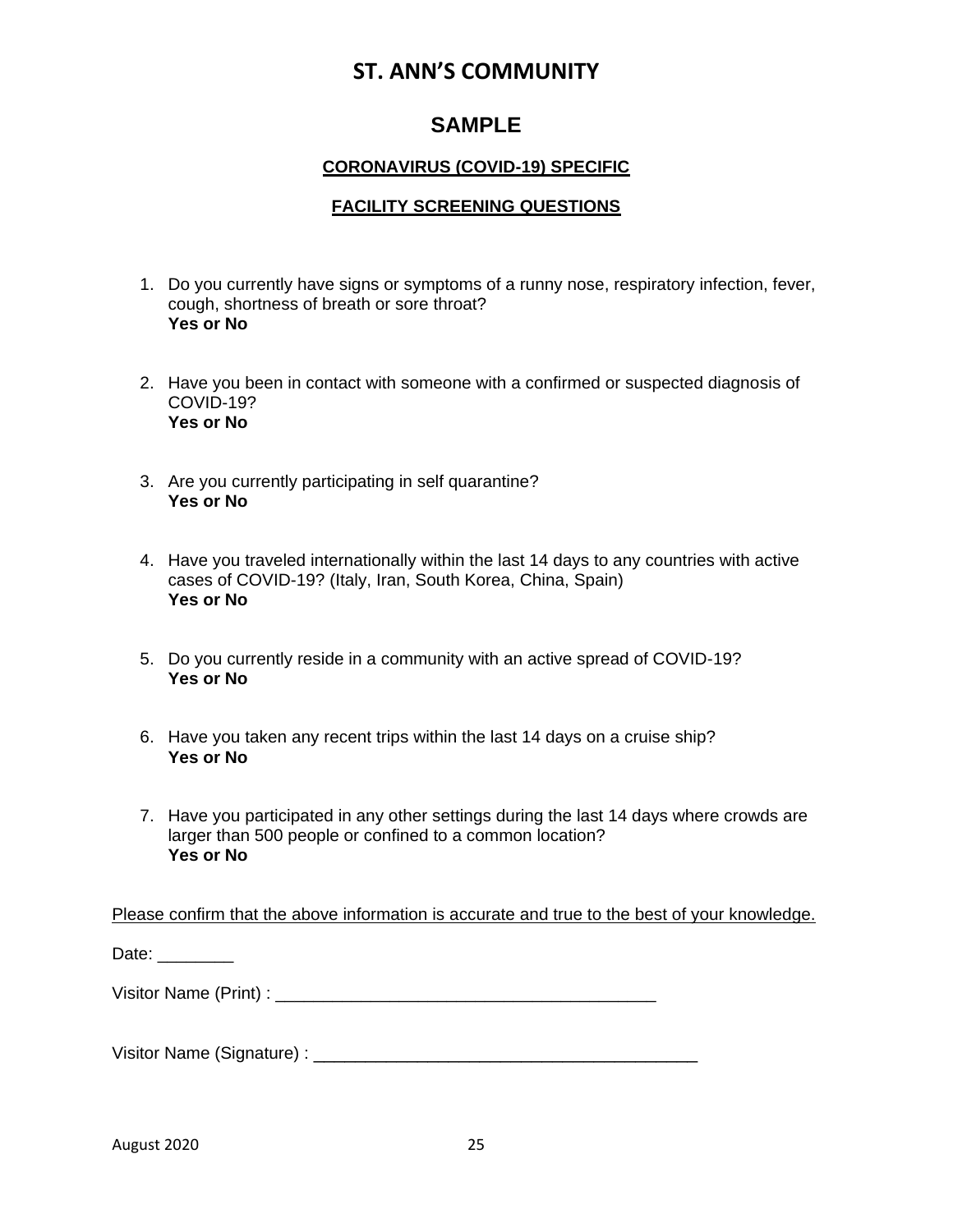## **\*\*COVID Specific Template Letter for Residents and Family Members \*\***

To Our Residents and Family Members:

We know many of you are concerned about the spread of COVID-19 (the new coronavirus) and how it may impact us here at **[FACILITY NAME]**. Ensuring residents are cared for in a safe and healthy environment is our first priority. At this time, we don't have any cases in our **[CENTER/COMMUNITY]**. The Centers for Disease Control and Prevention (CDC) have recommended a variety of steps that we are implementing to help reduce the potential for the virus to enter our building. However, we need your help in battling COVID-19. Below are some examples of how you can help protect the residents, as well as prevent the spread throughout the community.

**At this time, we request that family and friends do not visit the center.** Out of an abundance of caution, we are limiting all visitors to our facility unless absolutely necessary. We are posting signs on our entryway doors to notify visitors of this policy and actively screening individuals, including staff, who need to come into the building.

We understand that connecting with your loved ones is incredibly important, and there are a variety of other ways you might consider communicating with them. These may include telephone, email, text, video chat or social media. If you believe a visit to the center is necessary, we request that you contact **[POINT OF CONTACT AND CONTACT INFO]** prior to your arrival.

**Please make sure we have your most current, emergency contact information.** We want to make sure we efficiently communicate with you should there be any new developments. Please reach out to **[POINT OF CONTACT AND CONTACT INFO]** with your updated contact information.

**Residents, please help prevent the spread of infection by exercising proper** [hand washing](https://www.cdc.gov/healthywater/hygiene/hand/handwashing.html)  [hygiene](https://www.cdc.gov/healthywater/hygiene/hand/handwashing.html) **as well as** [coughing and sneezing etiquette.](https://www.cdc.gov/healthywater/hygiene/etiquette/coughing_sneezing.html) We offer hand washing and alcohol-based hand sanitizer stations throughout the building, which you are welcome to use. Please also avoid shaking hands and hugs with any individual. **If you are experiencing a cough, fever, sore throat, runny nose, and/or shortness of breath, please let a staff member know immediately**.

Our **[CENTER/COMMUNITY]** is following the recommendations of the CDC on prevention steps, including following strict handwashing procedures, and in many circumstances, wearing gowns and gloves when interacting with residents who present symptoms. We also are staying up to date with the CDC recommendations as they may continue to change. In addition, our **[CENTER/COMMUNITY]** is in close contact with the local and state health department, and we are following their guidance.

We will notify you if any residents or staff are diagnosed with COVID-19. Should you have any questions, please feel free to contact our center at: **[PLEASE FILL IN YOUR CENTER'S CONTACT INFORMATION AND TAILOR TO MEET YOUR CENTER'S NEEDS.]**

For additional information, please visit the [CDC's coronavirus disease](https://www.cdc.gov/coronavirus/2019-ncov/index.html) information page.

Sincerely,

### **[FILL IN YOUR CENTER INFORMATION]**

August 2020 26